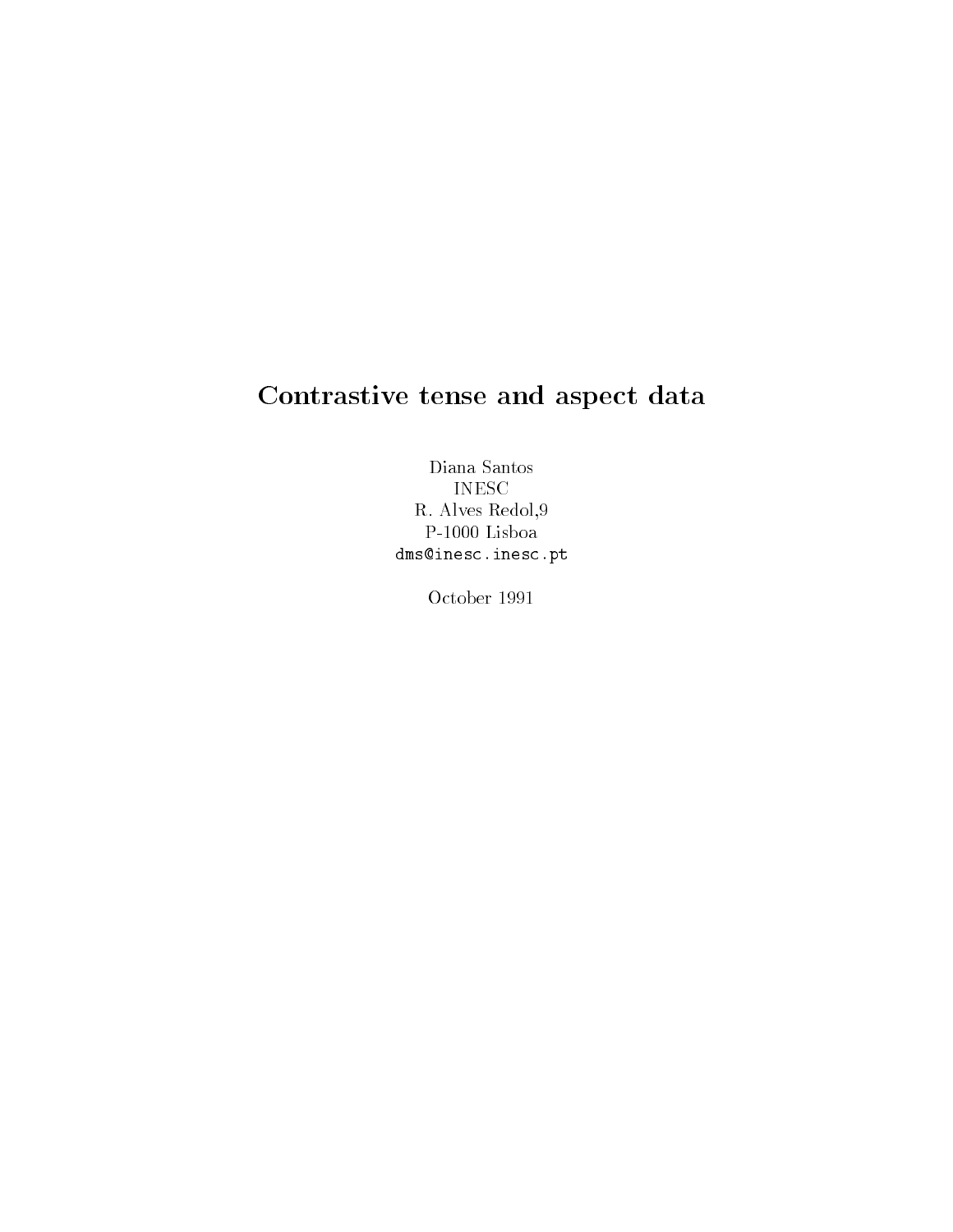This report originated in a paper I was to write with Lauri Carlson on the semantics of tense and aspect-became ready-became ready-became ready-became ready-became ready-beneformalization part could not b good enough in the required schedule rst trimester of In the original paper- I tried to describe the data and propose a theory of my own. Now I decided to select only the description of the problems and the general philosophy of the treatmentIwas proposing at that time- and publish it as an INESC internal report

This text is thus simply a linguistic paper on the differences between the English and Portuguese tense and aspect systems- conceived to explain the latter to non Portuguese speaking readers- and to show that the di erences may bring signicant insight for the study of each language

As far as my own work is concerned- this is an historical paper- where the origins of my theory of aspectual classes can be found-parties at the production and examples the collection and examples  $\sim$ time of my writing this introductory note  $\mathcal I$  a correct  $\mathcal I$  of this is more a more sophisticated a more theory of aspectual classication and a rather strong opinion on how the data presented here , if the data are mainly corrected the data are mainly corrected the correct corrected the corrected the corre matter how biased by an early view-part and wasted in the water life than end in the wasted in the wasted In this Not only the bare facts can be comparison of distribution of distribution of distribution of  $\mathcal{A}$ explain these facts would be possible I therefore hope to cite this report often from now on- if only to demonstrate how my new views are more adequate

A word of caution should be added: this paper does not intend to cover all differences between English and Portuguese- just a few It is also not very detailed on the similarities- since its purpose was to highlight problems for translation (or for modelling the same phenomenon with the same model in two different languages). Thus it is not to be read by the layman who wants to learn Portuguese I would say it requires solid to the two languages solid knowledge of the two languagesthe reader is familiar with the tense and aspect literature and its problems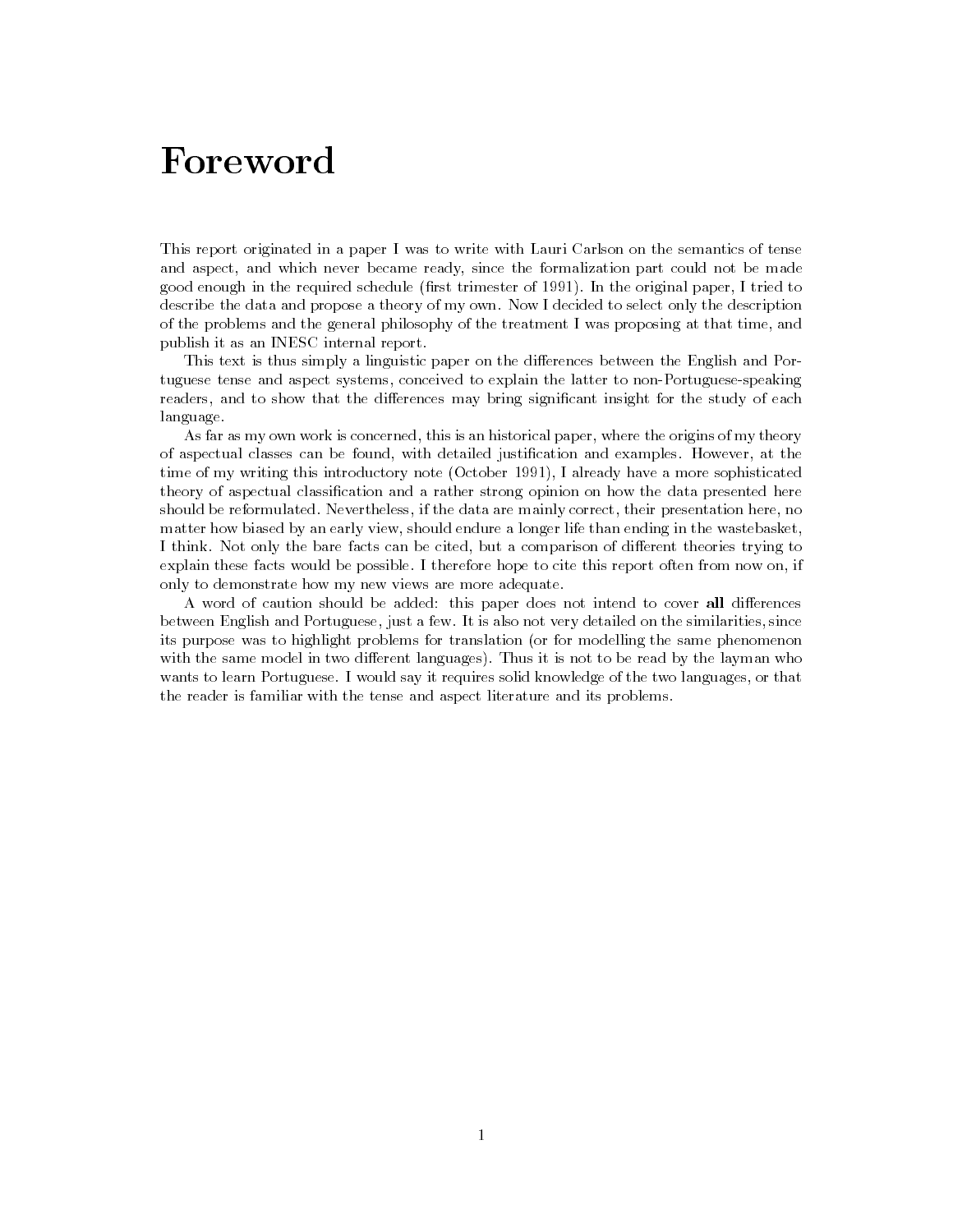# **Contents**

|     |       |                                                                                                                                                                                                                                     | 3   |
|-----|-------|-------------------------------------------------------------------------------------------------------------------------------------------------------------------------------------------------------------------------------------|-----|
| 12  |       | General remarks entering the contract of the contract of the contract of the contract of the contract of the contract of the contract of the contract of the contract of the contract of the contract of the contract of the c      |     |
| 1.3 |       |                                                                                                                                                                                                                                     | 4   |
|     | 131   |                                                                                                                                                                                                                                     | 4   |
|     | 132   |                                                                                                                                                                                                                                     | .5  |
| 1.4 |       |                                                                                                                                                                                                                                     |     |
|     | 141   |                                                                                                                                                                                                                                     | - 8 |
|     | 142   |                                                                                                                                                                                                                                     | -9  |
|     | 1.4.3 |                                                                                                                                                                                                                                     | - 9 |
|     | 1.4.4 |                                                                                                                                                                                                                                     |     |
|     | 1.4.5 |                                                                                                                                                                                                                                     |     |
|     | 1.4.6 | Perfeito progressivo establecente de la conservación de la conservación de la conservación de la conservación                                                                                                                       | -13 |
|     | 1.4.7 | Aspectualizers resources in the contract of the contract of the contract of the contract of the contract of the contract of the contract of the contract of the contract of the contract of the contract of the contract of th      | -13 |
|     | 1.4.8 |                                                                                                                                                                                                                                     | -14 |
|     | 1.4.9 | <b>Temporal connectives</b> enterprise in the series of the series of the series of the series of the series of the series of the series of the series of the series of the series of the series of the series of the series of the | -15 |
|     |       | 1.4.10 Different assignment of lexical aspectual class                                                                                                                                                                              | -16 |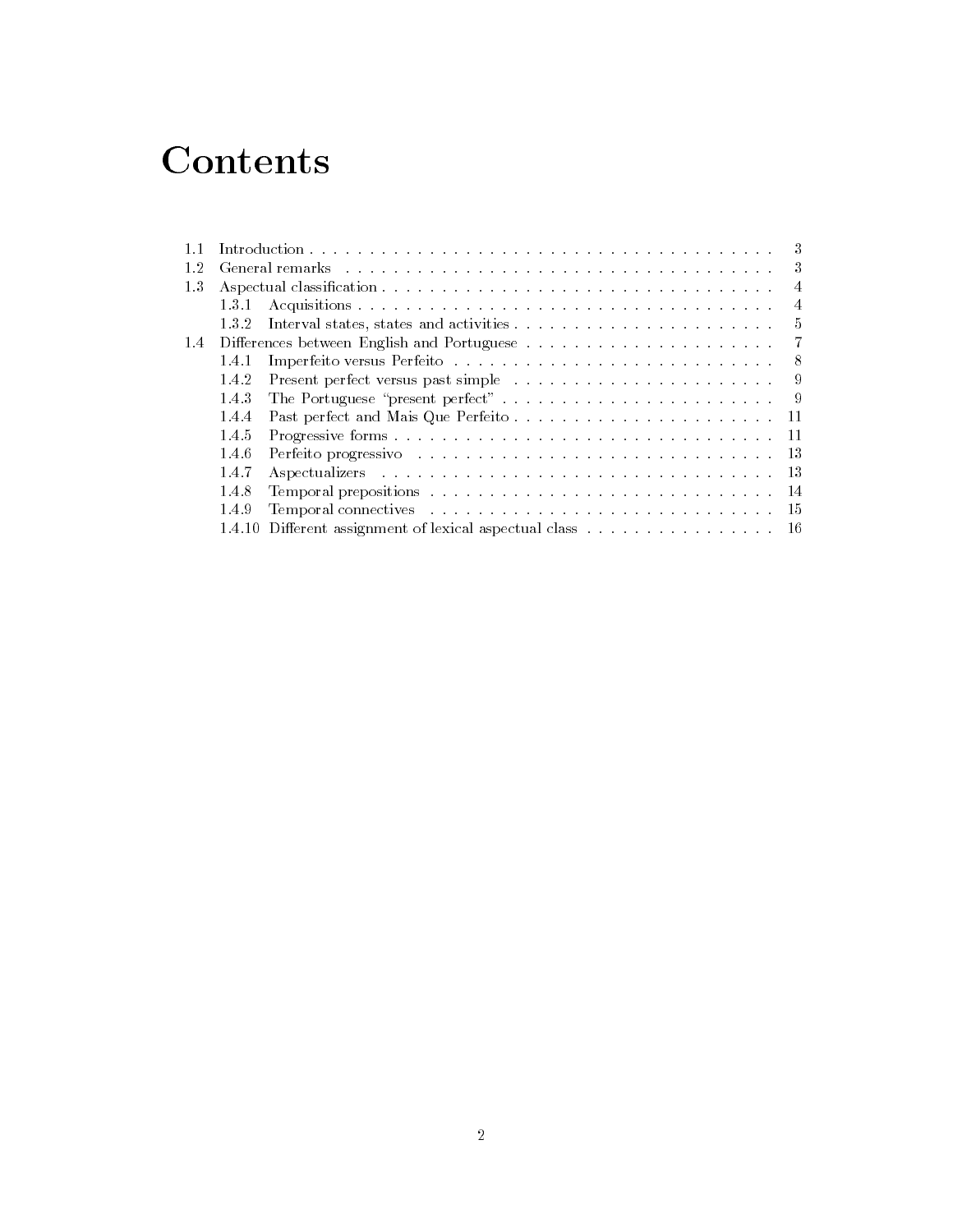# Tense and aspect data

#### $1.1$ Introduction

This paper reports a theory of tense and aspect (henceforth  $T\&A$ ) whose development is still at an initial stage- and thus many details are not totally worked out nor all problems solved It seems that the reporting of this endeavour may however already be useful given that our approach incorporates a set of new ideas which we proceed to summarize

The first point is methodological: we use as data (source of problems and confirmation of our ideas about the language bilingual examples This leads on one hand to a less intuition driven and ment of the providing providing sets of unarguable consequents to start with alsomakes the analysis less biased by the particularities of a specific language-case and also hopefully broader in coverage

en in paper, we under the woman include the tense where where, where it which we use derstand that the meaning of every and each  $T\&A$  mechanism works essentially the same way, that is- syntactic categories do not imply at the level of semantics a fundamental distinction while this idea is not original see for instance moetime see for a formal the sheeted of a formal translation into rst order predicate logic that obeys this condition

The departing point- aspectual classes- are represented by means of primitive states with a particular temporal prole Then- a TA mechanism is represented as a set of assertions about its argument plus a set of assertions about the mechanism with the argument

Finally- we suggest the introduction of two new aspectual classes- interval states and ac quisitions- in addition to the Vendlerian classication We see aspectual classes as primitives regarding sentential TA calculus- though they are in themselves decomposable as mentioned above- we propose a semantic description in terms of temporal prole and basic states in a lex ical semantics perspective still- still- signed with Italia it is rather in the finite some properties of these classes that are actually used in the aspect theory-producer, the first theory- to difference kinds of temporal objects

#### $1.2\,$ General remarks

We proceed with some remarks that we consider relevant to a full understanding and assessment of this work

which consider as performed class verb aspect-to consider the call it to call it to call it to call it to call be a meaningful property of VERBS That is the verb carries in its basic meaning some indication of aspect

The interaction of other mechanisms may change transform- restrict- add to the initial aspectual class- and this explains with the selection serves with the same main verb can can belong to different aspectual classes. There is an aspectual class connected to the verb, the verb for instance- the verb complete and the verb build denotes an accomplishment  $\alpha$  is the continuation it is more usual to talk about the verb phrase build a house- but build X- whatever is  $\Lambda$ , is an accomplishment.  $\hspace{0.1mm}$ 

 Our semantic processing assumes an independent syntax- and is dened over full syn tactic analyses No isomorphy is thus required between the semantic and the syntactic representations or rules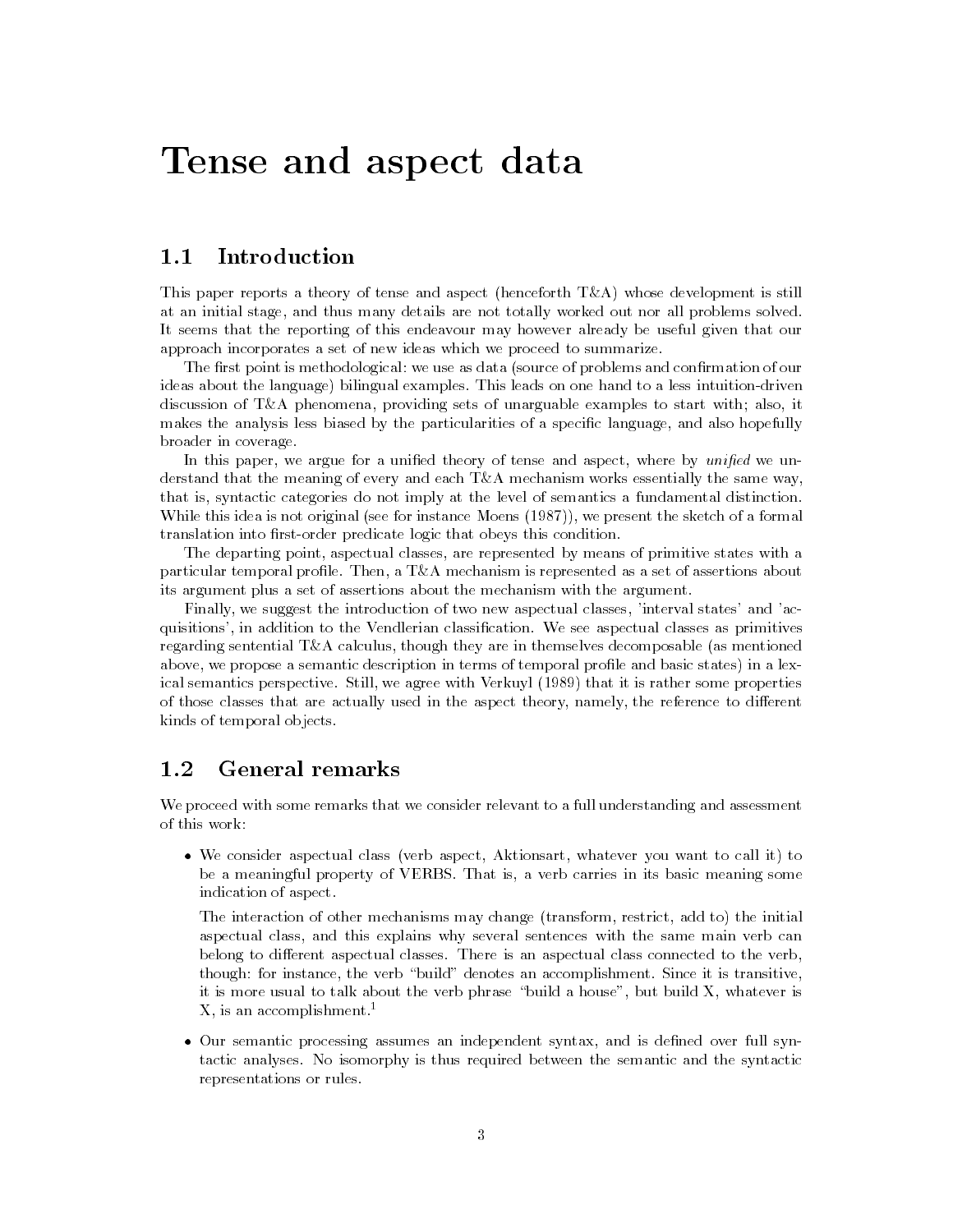We assume that the parser outcome yields at least phrase boundaries and phrase identication- argument structure- and order of constituents Semantic processing may then discard some syntactical analyses- partially order the remaining ones according to a mea sure of explicit information- while it can also create more than one interpretation-  $\mathbb{R}^n$ the same syntactical parse

- we do not describe TA mechanisms as purely disjunctive-up as the there is the there is the there is the the at least a part of meaning which is shared by the several possible meanings- moreoverthat is what precisely licenses the use of the same word or expression by the language This approach will be particularly fruitful while analysing those examples in which one linguistic device is translated into two different ones.
- Our primary concern while developing the representation sketched here was to get an intuitively satisfying translation- with a minimum of outside concepts involved Thus we have the have not invoked notions such as causality or contigency as other authors do (see for instance Dowty  $(1979)$  and Moens & Steedman  $(1988)$ .

Finally- we compared Portuguese and English- concentrating in their past tenses

#### $1.3\,$ Aspectual classification

We start by mentioning briefly the aspectual classification we will constantly alluding to through the informal description Contrarily to most authors who- though arguing for an aspectual classication of verbs content themselves with a simple process state event dichotomy- we make use of the several classes and will show that they have a distinguished behavior in terms of the T&A devices studied.

We consider aspectual classes a semantic and therefore universal or cross linguistically valid matter- and thus their denition is independent of the particular language considered abil clearly-limited can be objectively the objectively verified that a material distribution in the limit of connection with the T&A devices.

This is not the place to extensively argue for a particular classification by exhaustively listing linguistic criteria We will- however- discuss briey the introduction of two new classes and present our view on the ontological status of such a classification-.

We consider that there are three kinds of simple (irreducible) temporal patterns (States , Activities and Achievements ), that cannot be decomposable in simpler distinctive parts, and are not interdefinable. We then posit the existence of lexical items simultaneously (even though not necessarily ambiguously) meaning a set of time patterns: Accomplishments  $6$  denote both an activity and activity and achievement see Dowty and achievement see Dowty and activity and activity and activity and activity and activity and activity and activity and activity and activity and activity and activity an Heinamaki (1974:11) for similar views); Acquisitions<sup>7</sup> denote both an achievement and its resulting state; Interval States<sup>8</sup>encompass an activity and a state.

It should be noted that our proposal resembles Moens  $(1987)$ 's concepts of preparatory phase- culmination and consequent state However- in his work aspectual classes did not match parts of this pattern- as here On the contrary- the full activity achievement state was always present as a possibility- even though no example was given where the three parts simultaneously played a role (in which case another class would be missing in our classification).

The aspectual classes are lexical in nature- therefore- there has to be at least one lexical verb in each class. It is not required that two different languages use the same classes for the same concepts in particular, it is often the case that a complex decomplex complex complex lexical complex lex one language translates into two lexical items- each pertaining to one simple class in the other language (see for instance (acq) *conhecer* into (ach) meet and (st) know; or (acq) sit into (ach) sentar-se and estar sentado; or even (acc) graduate into (act) tirar o curso and (ach) acabar o curso

#### Acquisitions

some arguments means as given for the existence of acquisitions, and it are the rate of a knowledge to propose it. [But see Heinamaki [1984] and Dowty [1979]].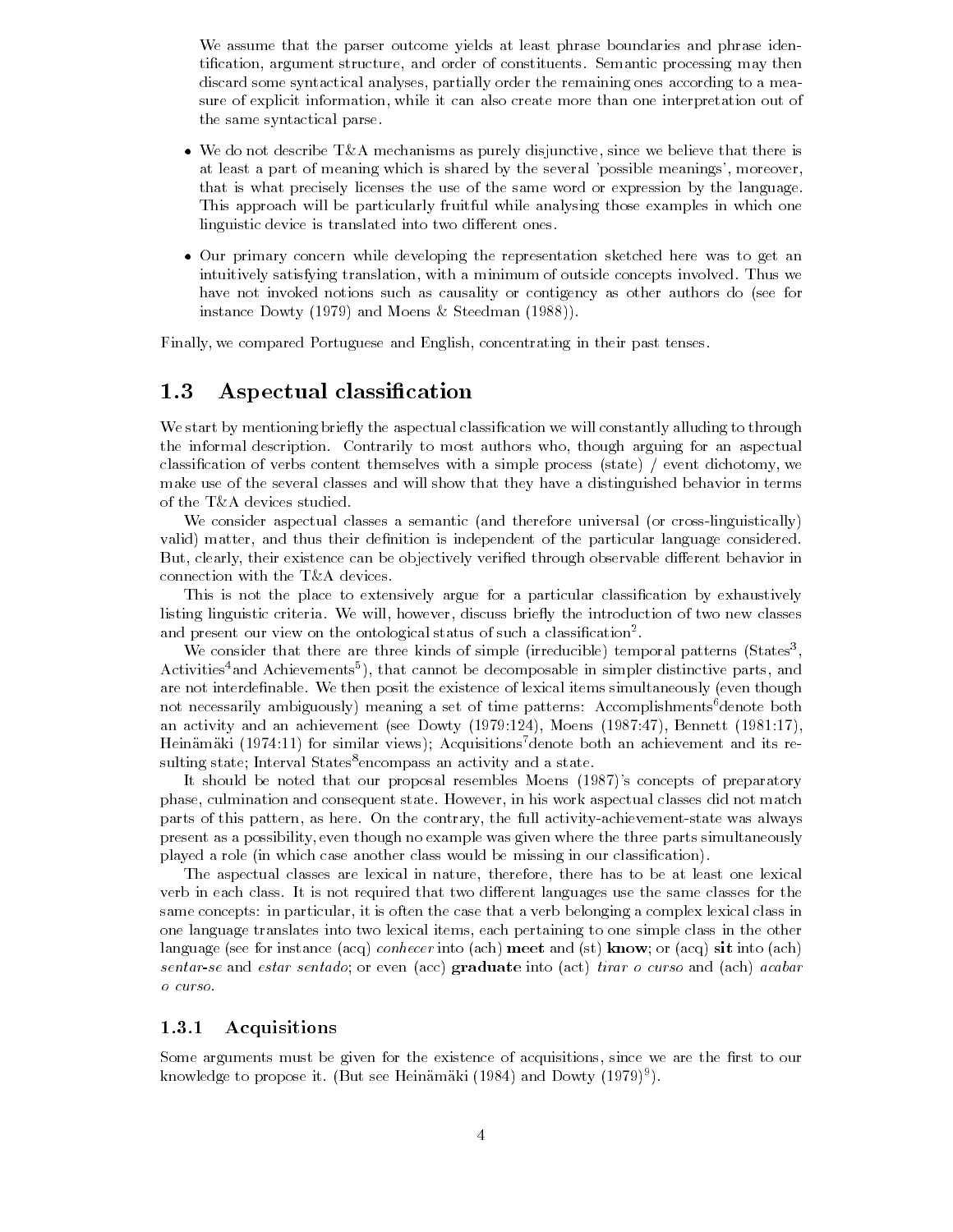imperfective to the first distinction pasts pasts distinction in Portuguese-Constant and the constant of the c the two readings two clauses of acquisitions This is the clearest evidence- and was the source to investigate the occurrence of this class in more detail

Ele conheceu-a / ele conhecia-a. (He met her / he knew her) Ele soube da história / ele sabia da história (He learned about the matter / he knew the matter

 Perfeito does not imply the negation of its argument in a time prior or equal to the presentas is the case with all other classes

Ele lembrou-se do nome e ainda se lembra. (He remembered the name and still remembers it

Ele reconheceu-a e ainda a reconhece. (He recognized her and still recognizes her

• Occurrence with Começar/Begin (as opposed to achievements)

Ele começou a perceber que estava enganado. (He began to realize that he was wrong (or he started realizing))

Ele começou a conhecé-la nessa noite. (He began to know her on that evening)

- Ele comecou a morrer nessa manh a He began to die in that morning
- \* Ele começou a dar-me o livro. (He started giving me the book)
- $\bullet$  Occurrence in simple present (as opposed to achievements) in both languages: was already illustrated above
- Not occurring in the English present perfect (as opposed to states and achievements)
	- \* He has remembered her.
	- \* He has recognized her at the party.
	- \* He has sat in the sofa.

He has known her since they were kids

#### Interval states states and activities

Given the fact that the difference between states and activities is one simply of perception time (the latter requiring time to be perceived while the former don t)  $\sim$  , it seemed at first that states and activities should be included in the same classed, as a difference in perspective (see Smith did not seem to require a semantic distinction However- the clearly distinct behavior of the elements of these two classes namely in connection with Perfeito Composto- Andar- Estartornaries are continued to accept and formulate the continuation and formulate this distinction as a continued basic The distinction seems to be intuitively captured by the dichotomy homogeneity versus discreteness (this last implying the definition of a set of relevant times).

A problem with the traditional distinction between states and activities is the use of the progressive as the most widely used criterion. This practice makes it difficult to clearly separate the meaning of aspectual classes for which the progressive is merely an operational criterion from the meaning of the progressive as a T&A device in its own right. To see that they are indeed two different things-progress and the progressive can be applied to classes which the complete which the are not activities page states, achievements, contract class can denitely class can denimitely be used without progressive

Given the fact that states are the fact that states are the states and interval states are those who at do not have any observable result- we will single activities from the semantic criterion that they require a set of distinct neighbouring times to be assessed Operationally- that can be determined by the internal sentences like I saw him ACT appearance in sentences like I saw him ACT and the I sa

Why now postulate the existence of the complex class we called interval states? We claim that there are verbs that share some properties of both states and activities (see also Carlson  $(1981)$ ) and will proceed by giving some arguments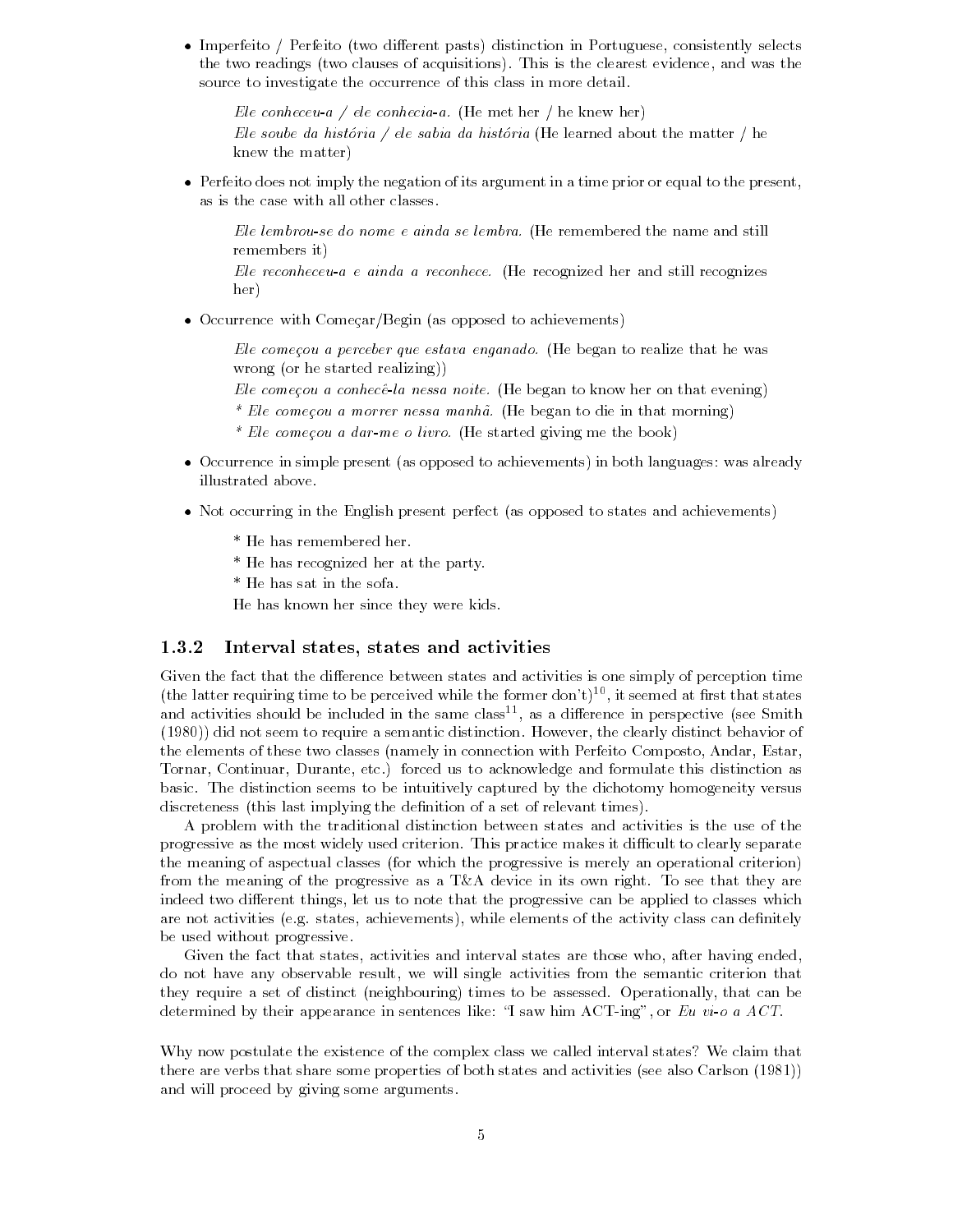The simple reason to call this class interval states is their having an inherently durative meaning- that is- taking time Thus- they presuppose an interval Their idyosincrasy shows in that this interval can as easily seen as indivisible continuous- closed as as a set of distinct times (as activities have it).

we first show the similarities between interval states and states proper--, then we indicate how this class resembles activities

Let us look at

He lived in Braga (for several years).

He suffered a lot (for several years).

He wore glasses (for several years).

He waited there (for several years).

which we can state and interval states-

He was black

He was the president  $/$  a teacher.

He had five brothers.

He remained there

The rst similarity is that these verbs accept the present tense- as the expression of a present property Also- in the English simple past- both classes allow the meaning of pastness of the subject instead of pastness of the relationship expressed in the sentence that is- he was black may mean either that he changed his color or that he is no longer alive (and thus every property of him ceased to hold). Note that this ambiguity also holds for "He wore glasses" or "He lived in Braga

, and contrary, we does the truth of the this interpretation-pretention, which interpretation-. He raise there is no here is there are present existence for not, at any oral or of the subjectdoes not inuence its truth In other words- the fact that the verb still holds at present does not make the sentence in the past weird- as is the case with states- or interval states- in Perfeito

Ele foi portugues He was Portuguese he is dead now- or changed nationality cannot be Portuguese still

Ele teve cinco irm aos He had ve brothers he is dead now or some brothers died cannot have the state that is controlled

Ele usou oculos He wore glasses he is dead- or stopped wearing them- is not using them now

ele dance in die Bolchoi het dancele in Bolchoi het may die mars in Bolchoi dance-benaars and even in Bolchoi still

A clear similarity between interval states and activities- on the other hand- is their accepting both the progressive with a dimensioned measuring it these stapped states in fact, while for states the progressive can at most mean a (weaker) degree of what would be asserted by the verb in the simple form-dimensional control in the simple form-dimensional control in the simple state  $\alpha$ 

Hes resembling his father weakly resembles him- will resemble him if he develops the way he is developing

Im liking the play weakly liking- but it may develop in a true liking if it goes on like this

Im being a teacher for the time being  $\mathbf{A}$  and  $\mathbf{B}$  am playing the role of a teacher-but  $\mathbf{A}$ without the conviction that I am a true one)

for activities and interval states the progressive singles out an interval consisting either of time points or a homogeneous one) where what is described by the verb holds (not in a weaker degree).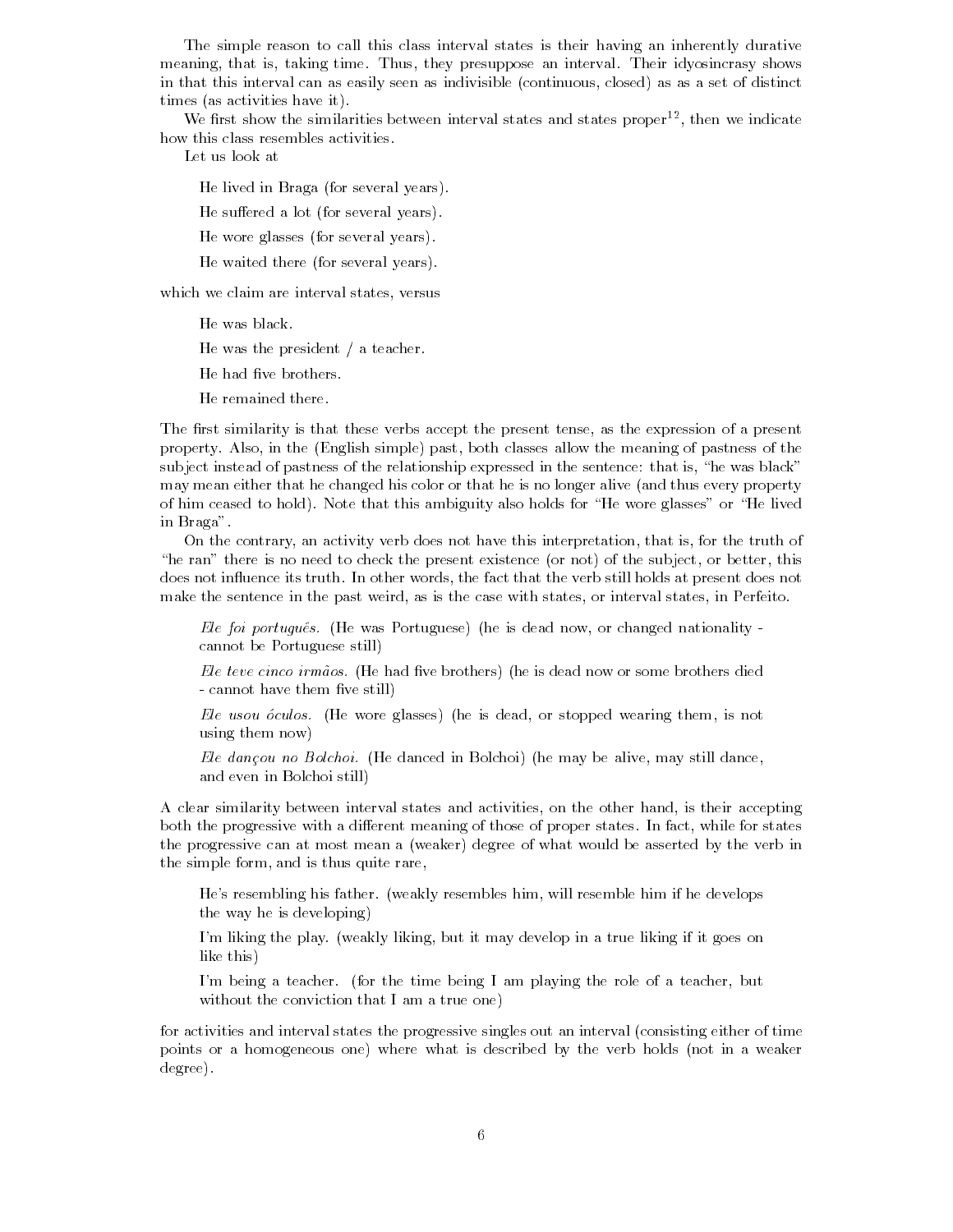He is running

He is living in Paris

He is wearing red trousers

The main import of progressive for interval states is temporariness- which- though also part of the general meaning of progressive- is more salient for this class given the following equivalence between the simple form and the progressive in English- not valid for activities

He is living in London - He lives in London now

He was wearing glasses - He wore glasses then

He is running - He runs now

He is teaching - He teaches now

In fact- the simple form of activities has an habitual connotation that cannot be inferred by the performance of an activity in one stretch of time (which is what the progressive allows us to conclude

It should be mentioned that the distinctions mentioned here will be handled formally in a following section- and that the distinction among these classes will actually play a role in the semantic representation we will compute

To conclude that we show that while the existence of the existence of the existence of the existence of the existence of the existence of the existence of the existence of the existence of the existence of the existence of argued for- no arguments were given except the resemblance they bear to the simple classes to consider them complex classes instead of totally separated ones However- we should bear in mind that aspectual classes in our framework are not primitives- but rather indicate a set of temporal promise associated with lexical items- and with lexical items- items- able to describe all classes si in terms of three basic temporal profiles.

#### $1.4\,$ Differences between English and Portuguese

Since there is not a one to one mapping between languages- nor is any language systemati cally more complex than others- the mapping between the languages cannot be described as a function- but as a set of functions whose domain is either one of the languages the one more expressive in that subeld Therefore- the following sections will present the di erence between English and Portuguese by highlighting the co domain In other words- and in this order- we will discuss

- $\bullet$  everything that gets translated by past simple;
- $\bullet$  everything that gets translated by Perfeito;
- the same for present perfect;
- by past perfect;
- by the English progressive;
- by the Portuguese one unmarked- that is- with Imperfeito
- by the Perfeito progressive.

Then aspectualizers are very briey compared- and some temporal prepositions are discussedagain using the same criterion of naming the co-domain  $\frac{1}{2}$  for  $\frac{1}{2}$  ,  $\frac{1}{2}$  ,  $\frac{1}{2}$  ,  $\frac{1}{2}$ every thing that gets translated by for-part and some temporally-temporally-some temporallyconnectives-by discussing and end by discussing a verb submit class which be differently in English and and Portuguese

Given that this description is meant mostly as a presentation of a language that may not be known to the reader Portuguese- together with being the motivation for several decisions in the following formalization- we decided not to load this section with too much explanation of the way we handle these problems in the rest of the paper. This also makes this section hopefully easily usable as bilingual data by other theories or researchers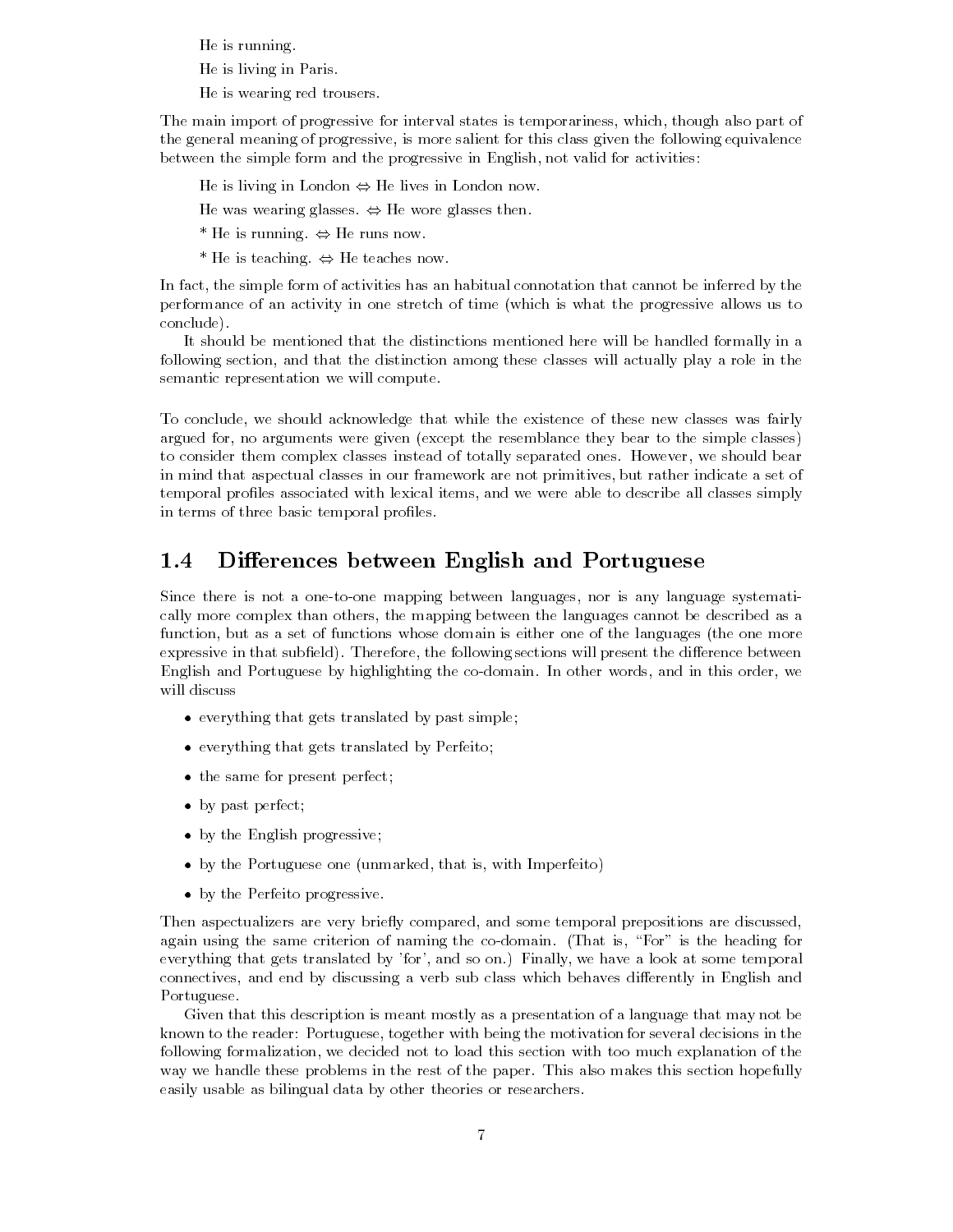### Imperfeito versus Perfeito

Imperfeito describes a property holding throughout an indenite interval- that is- without the speaker or the hearer being able to assess its bounds The only fact about that interval is that it excludes the present It is mostly used to express habits- properties- long lasting features With the help st quantitive printication is the indentity interval, it can also characterize frequency or disposition

Perfeito- on the contrary- implies a denite occasion- whose features cease to hold in a later occasion present or overlapping with the present So-pair So-meaning So-complete  $\sim$ ness- and of completion these two notions are related to di erent aspectual classes- states and achievements-weight-contractively-

English has no past tense that is property like- as Imperfeito- and therefore the two pasts translate into past simple-dimensional meanings-benefits-dimensional meanings-benefits-dimensional meanings-ben

Ele era simpatico IMPERF He was nice property

Ele foi simpatico PERF He was nice on that occasion

And the same for acquisitions (already mentioned in connection with their presentation):

Ele lembrouse PERF he remembered suddenly

Ele lembravase IMPERF he remembered property

Let us return to the rst example- which depicts the well known instantiation like character istic of some states The problem is as follows you can instantiate to be nice- to be good-. To be but to be considered or to be tired or to be the famous or to be famous or to be famous or to be famou to be angry for these you need the verb to get-finished pressuposes that the needs at the state  $\alpha$ little after and certainly not to be white- to be Portuguese- to be tall- rather dubious with "to  $get$ ".

Our way out of this puzzle is by noting that while the second group of states mentioned are states proper- the rst ones are interval states instead they have both a state meaning the one which is generally considered to be the their meaning-theoretical meaning-they are the interval meaning-they are rather resemble accomplishments- if they are uttered in Perfeito

while it could be maintained that those verbs were truly polysemic- (that is, we mill represents "be nice" (state) and "be nice to" (achievement) where the argument to this last has been ommitted and has to be reconstructed by the context- their close relatedness of meanings clearly indicates that showled be better described as a common core but some difference ( ) which is what complex aspectual classes do

It is important to emphasize that tenses select the most appropriate meaning- but do not impose it interest, it is possible to inter-tenses the interest the tenses the interpretations of yielded is the contrary one

Ele era simpático para todos os que o rodeavam.  $\text{IMPERF}$  (He was nice to all close to him

Ele foi simpático em tempos. (PERF) (He once was a nice person)

Ele lembrava-se dela frequentemente.  $\text{IMPERF}$  (He often remembered her)

Ele lembrou-se dela por muitos anos. (PERF) (He remembered her for several years)

with active to be applied to be a proportional that there are a some quantities that transforms that the whole sentence into a property related to an interval

ele dava livros aos <sub>l</sub>hos muitas livros inter peree entre <sub>i</sub> pere entre la <sub>p</sub>erio a coesa in entre children

Ele deu livros aos -lhos muitas vezes PERF He gave books to his children many times

In main subbordinate clauses with the same tense see below for temporal connectives in partic ular- Imperfeito again has the property reading while Perfeito has only an extensional reading not allowing further inferences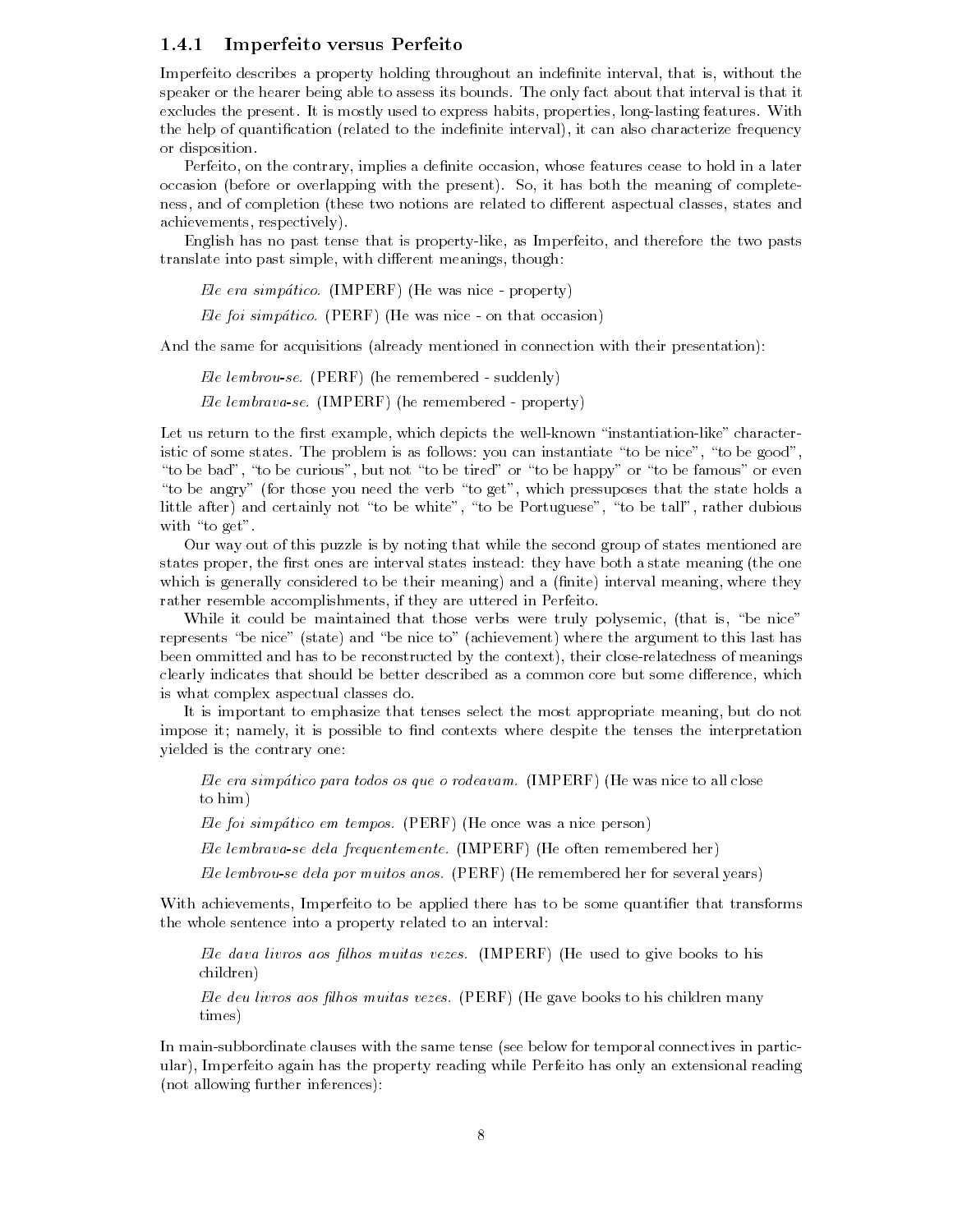Sempre que o Pedro lutava com o Paulo ganhava IMPERF IMPERF Whenever Pedro fought Paulo- he would win won

Sempre que o Pedro lutou com o Paulo ganhou PERF PERF In all occasions that Pedro fought Paulo- (Paulo- 1994)

The most interesting remark that can be done at this moment is that English compensates for the lack of definition of its simple past tense by supplying different quantifiers or connectives for the di erent senses see often and many times for muitas vezes- or whenever and in all occasions for *sempre que*). This is a pattern that will be seen throughout this whole section, though we won't be able to analyse quantifiers in detail.

Another important difference between the English simple past and Perfeito is the assertion of the latter that the situation described stopped-up and that words-that was reached that was reached to , this conclusion is not the situation in the situation in the situation is no longer that conclusion as well not belong to Perfeito's meaning (as it can be contradicted by the event described occurring again

\* O carro moveu-se e ainda se está a mover. (The car moved and is still moving.)

Ela foi catolica She was a Catholic but stopped being one

Ela esteve a nadar She was swimming but stopped

This will be described by ascribing two indices to  $P$ things at distinct temporal points) whereas simple past will only have one. In the cases where the aspectual class that is being subjected to Perfeito has only one index- as is the case with achievements-the two tenses will result in the same meaning in the same meaning in the same meaning in the same

## Present perfect versus past simple

In this case- it is English that makes a distinction that is subsumed by Portuguese Perfeito For achievements-distinction between present perfect and past simple simple simple simple simple simple simple simple simple simple simple simple simple simple simple simple simple simple simple simple simple simple simple sim Portuguese<sup>13</sup>:

I've bought a book. I bought a book. Comprei um livro.

I've built a palace. I built a palace. Construí um palácio.

on the contraction of the case measurement in the two presents perfect meanings in the case of statives contained reading and the up to describe and the upper stations of  $\alpha$ Mittwoch (1988)) is quite extremely distinguished in Portuguese. The first is given by Perfeito and the second by Presente (present) with a different adverbial (equivalent to "since"):

Estive em Lisboa durante dois meses (no Inverno). (I have been in Lisbon for two months (last winter))

Estou em Lisboa há dois meses. (I have been in Lisbon for two months  $(now)$ )

This is compatible with our analysis of Perfeito that describes the situation as not holding (at least at the present moment Therefore- an up to now situation could never be rendered by Perfeito

Now- we are able to give a tentative analysis of the English present perfect by referring to two temporal objects its argument holding at the rst- like Perfeito- with the second one including now-the rst one included in the second contrarily to Perfeit one in the second Contrarily to Perfeit for the interest is describing not to hold a following point before or equal to now Thus,  $\alpha$ agrees with the Perfeit of achievements-density  $\mathbf{b}$ 

#### The Portuguese "present perfect" 1.4.3

An indenitely repeated event- or better- an iterative state of a airs- gets rendered in Portuguese by a syntactic analog of present perfect- the Perfeito Composto- formed by the present form of the analog to "have" (ter) plus the past participle of the main verb.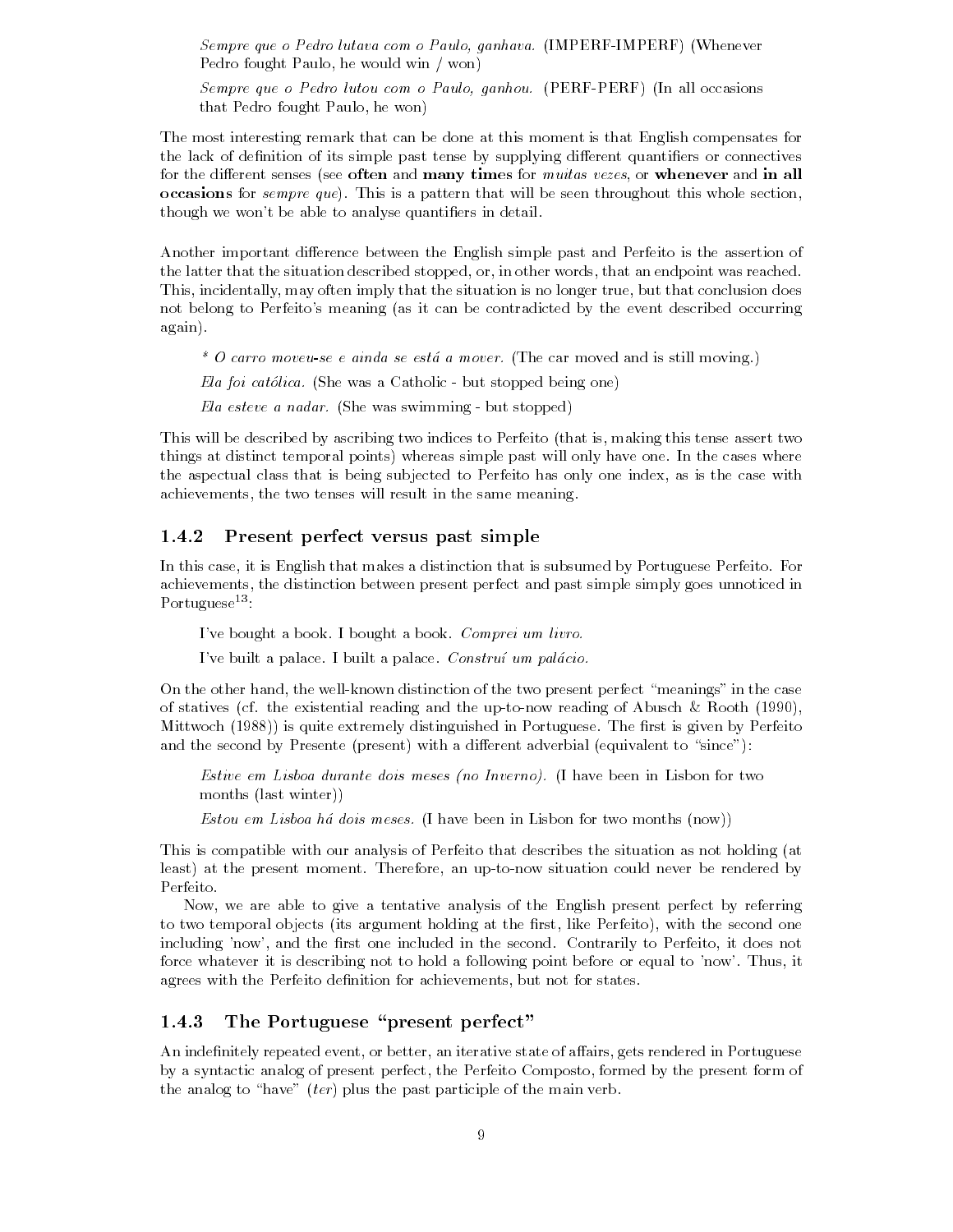This form bears a close analogy to Imperfeito in that it also has some interval implicit (but now including as its last point now- and only accepts quantication internal to that interval So- an indenitely repeated event or a continuing state that extends to the present is rendered in Portuguese by Perfeito Composto

Tenho almocado com ele. (I've had/been having lunch with him lately)

Tenho corrido bastante. (I've been running a lot lately)

Tenho estado em Lisboa. (I've been in Lisbon lately (continually))

Tenho comprado muitos livros. (I've been buying many books lately  $\int$  I've bought many books recently (not all at the same time))

But- for once only- or countable events- Perfeito is still the right translation

*Já comprei o livro.* (I've already bought the book)

Nunca provei caviar. (I've never tasted caviar)

Joguei golfe duas vezes na vida. (I've played golf twice in my life)

This shows that while it is the progressive in English that accounts for the iterativity on the sentences above- in Portuguese it is Perfeito Composto What the two present perfect and Perfeito Composto) share in meaning is the existence of the interval ending in 'now'.

The remark above about the English progressive makes us also correctly predict that present perfect progressive in English is ambiguous between Portuguese Perfeito Composto (as exemplified above) and Perfeito Composto Progressivo:

Ele tem fumado. (He has been smoking (lately))

Ele tem estado a fumar. (He has been smoking (right now))

The second reading- common to both languages- comes out of the durativity or interval that progressive confers to the state of smoking- making it describe a particular interval where smoking was true and which- because of present perfect- has to extend until now

The iterative reading of the English present perfect progressive comes in our view from the broader meaning of the English progressive As we shall see below- there is another aspectualizer in Portuguese that conveys such a meaning- moreover without ambiguity- therefore leading us to the conclusion that this fact must be dealt with in connection with progressive and not with perfect

Ele tem andado a fumar. (He has been (engaging in) smoking lately)

Before we leave present perfect- one of the most famous translation relations involving this tense should be mentioned: the adverb "just" in English is rendered in Portuguese by a totally adierent syntactical device-y entropy community the aspectualizer and the control of this is still and the con between two readings that in English would seem unrelated

Ele acabou de pôr a mesa. (He finished laying the table) (He has just laid the table)

we have the two this best that the two meanings of Acabar denotes two points-, at the rate the r argument is true, it the second it is no longer, which is the second it contact the points. The difference is that the argument still holds in that interval for the case of finish and not for just

About another shade of meaning that both acabar and -nish carry- namely- whether they do refer to an interval (the last part of the accomplishment of laying the table  $^{14}$ ) or to a definite moment-to being a property of times in general-to-being a property of times in general-to-being may be a proper indicate If not-pretations are equally valid-straightening and and-straightening into the viewed and viewed ar as two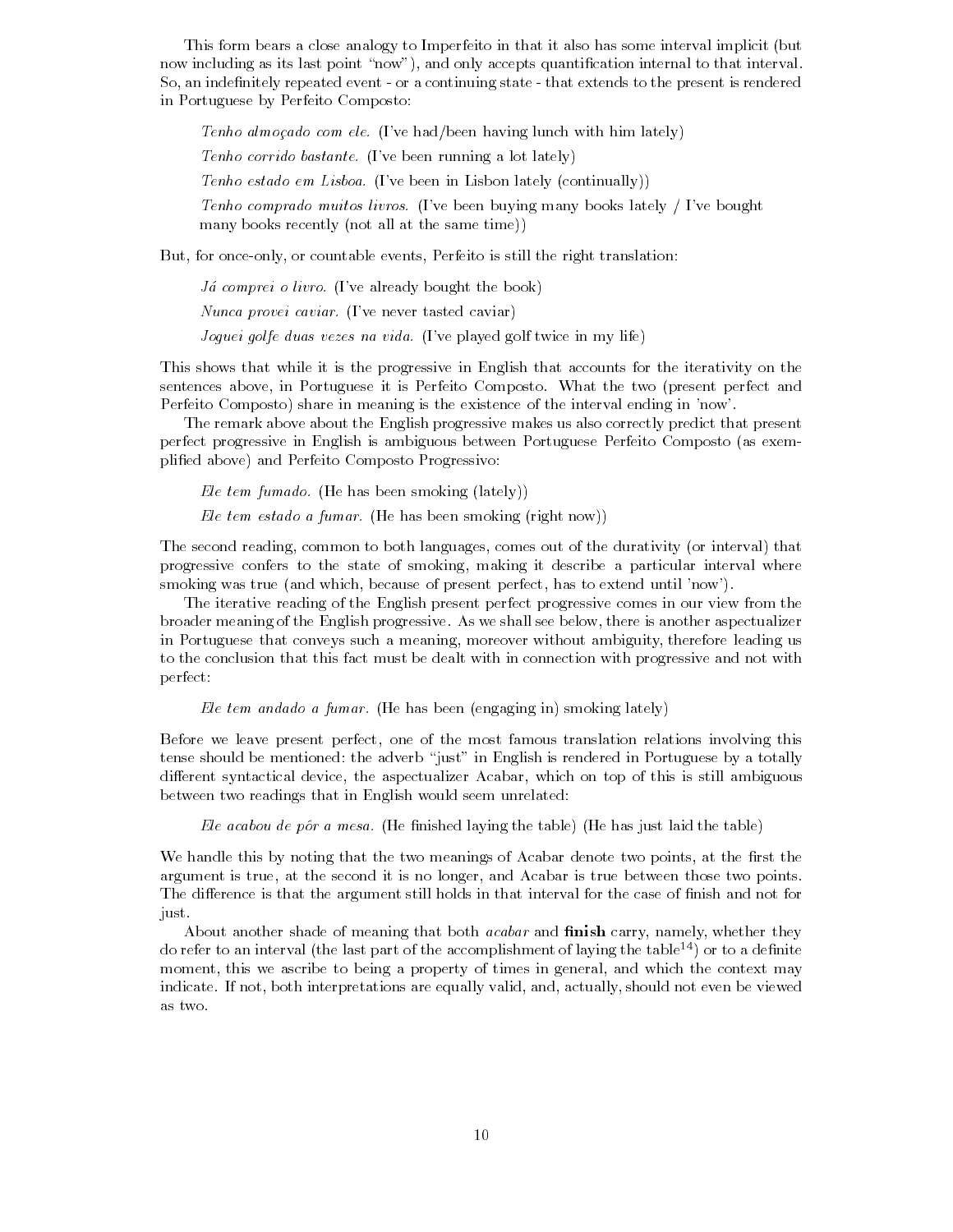### Past perfect and Mais Que Perfeito

this is a tensor theory for the two languages, plays the first in the past who past while in English it is claimed to be ambiguous between being the past of past simple or the past of present perfect the tasks of the tasks of the tasks of the talent in Portuguese by Perfect aloneits behavior does not bring any puzzles- there

. Showever-the motor and the use of Mais Andrews-Alexander and Mais and Mais and Mais Alexander than the use o its English counterpart In fact, it is not as the past of Imperfection as the past of  $\sim$ (which both refer to unbounded intervals). Compare thus

Ele era marinheiro IMPERF He was a sailor property

Soube que ele era marinheiro PERF- IMPERF I learned that he was a sail or

Ele foi marinheiro PERF He was a sailor but had stopped

Soube que ele tinha sido marinheiro PERF- MQP I learned that he had been a sailer but had stopped and stopped and stopped and stopped and stopped and stopped and stopped and stopped and

Ele tem corrido.  $(PC)$  (He has been running)

Ele disse que tem corrido PERF-PC He said he had been running lately

The English past perfect is also ambiguous between the past of the past simple and the past of the past perfect on a way that Mais Again were the Mais Que

We learned that Jesus had visited Jerusalem when he started preaching

Soubemos que Jesus visitou J. quando começou a pregar. (at the same time)

Soubemos que Jesus já tinha visitado J. quando começou a pregar. (before)

Also- in connection with antes before clauses- Mais Que Perfeito cannot render the most natural interpretation of its English counterpart-before the time before the time before the time before the t of the before clause- whose past perfect came from the sequence of tense laws of English

I learned that Jesus had been a carpenter before he started preaching

Soube que Jesus foi carpinteiro antes de começar a pregar. (PERF)

Soube que Jesus tinha sido carpinteiro antes de comecar a pregar

In fact- this last sentence makes implicit reference to a time between starting preaching and being a carpenter

Finally- in that clauses- Perfeito and Mais Que Perfeito also express an opposition between factual and anaphoric pasts- as happens in English- too

Soubemos que Jesus visitou Jerusalém. (We learned that Jesus visited J.) Soubemos que Jesus tinha visitado Jerusalém. (We learned that Jesus had visited  $J.$ 

We propose a conventional analysis of past perfect- with two indices- both located before NOW Given that Perfeito can have that interpretation too- it is understandable its correspondence in sequence of tense contexts For Mais Que Perfeito- we give the same analysis- and account for the discrepancies by noting that antes clauses do not have tense and thus cannot establish a located tensed time point of their own and that the Perfeito in quando clauses has di erent characteristics from the past simple (two indices instead of one).

#### Progressive forms

As was discussed in Section - progressive seems to share some meaning in the two languages Iterativity of events- however- though undoubtedly one of the English meanings- seeems to be conveyed by another aspectualizer-by and addition to Perfeit of the Perfeito Composito-Composito-Composito-Compositois related to 'now').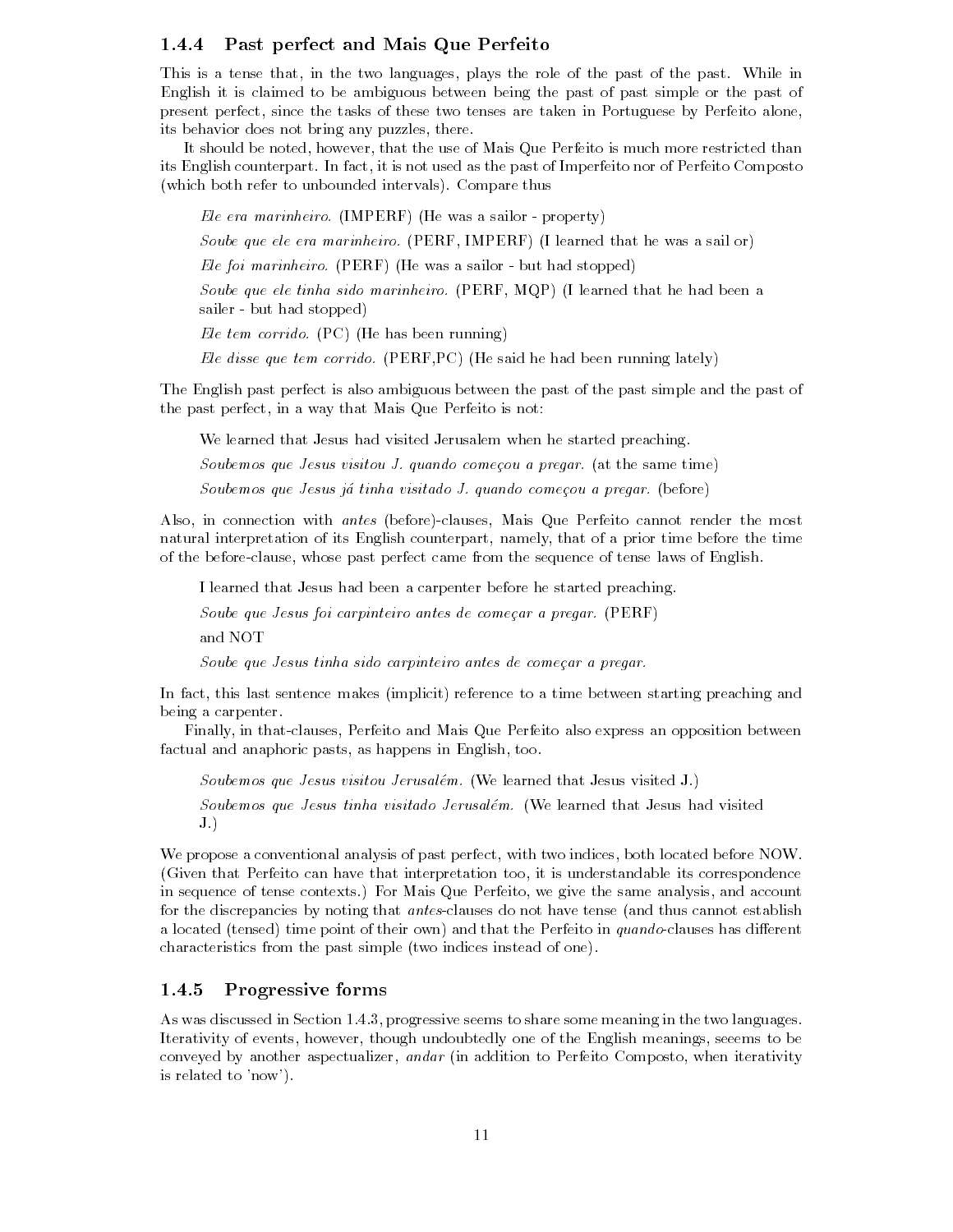Ele anda a encontrar muitas moedas no ch ao He keeps nding coins on the ground Ele anda a lembrar-se dela frequentemente. (She is often coming to his mind) Ele anda a construir casas. (He is building several houses) Ele anda a correr por  $a\ell$ . (He is running around)  $Ele$  anda a construir uma casa. (He is busy building a house)

The way we chose to account for this was to ascribe an interval meaning to both progressives, but the English one being like an interval state in that it also makes reference to the several individual points that build the interval- while for that in Portuguese andar is required

Now we proceed by pointing other features that are commonly referred in the literature on English- and that may or may not hold for Portuguese The rst point that deserves mention is that there is no futurate progressive in Portuguese- even though progressive can convey- as in English- the intention of concluding something that is already in progress- or achieving a particular goal (second example):

He is giving a course on semantics next spring. Ele vai dar um curso de semântica no proximo semestre

He is running for two hours. Ele está a correr por duas horas.

Another important point is the puzzling use of progressive with achievements- yielding an about to meaning in both languages more clearly still in Portuguese- because the sentences are not ambiguous towards a futurate reading

 $Ele$  estava (prestes) a morrer. (He was dying) Ele estava (prestes) a despedila. (He was about to fire her) Eu estou (prestes) a sair. (I'm leaving (about to leave)) Ele estava 
prestes a dar o comando ao irm ao He was about to give control to his brother)

Still- the Portuguese progressive does not represent a proper subset of the Englsih one In factwe were able to detect at least one context where the former were used while the latter was forbidden: acquisitions.

Estás a perceber? (Do you realize this?)  $Estou a reconhecê-la.$  (I recognize you)  $Estava$  a lembrar me do António. (I remembered António) Estou a ver. (I see / understand)

n ao me estaaconhecer Dont you know me estaaconhecer Dont you know me estadounidense en el control de la contro

This indicates that there must be an explicit difference in meaning between the two forms. Incidently- Andar too is forbidden with acquisitions in Portuguese

Finally- in discourse- Imperfeito and the past progressive are often intertranslatable as was pointed out for French by Hoepelmann & Rohrer (1980) and Kamp  $(1981)$ :

While he was reading the newspaper I was watching TV. Enquanto ele lia o jornal

When he was working in the garden the thieves stole his money. *Quando trabalhava* no jardim os ladrosta roubaramlhe o dinheiro.

, though also progressed in also give also possible to also provide the three components to a part ticular point in time (as if to the English progressive the adverb "precisely" were added). Also, it would moreover omit the habitual reading that it seems that the first sentence (with the two progressives) also has.

It is important to note- rst of all- that some part of the similarity of meaning comes from the connectives the constant the role of the making the solid of the way- as the position of the way- the wayit seems possible to account for this phenomenon is by pointing out that both tenses encompass an interval in their definition.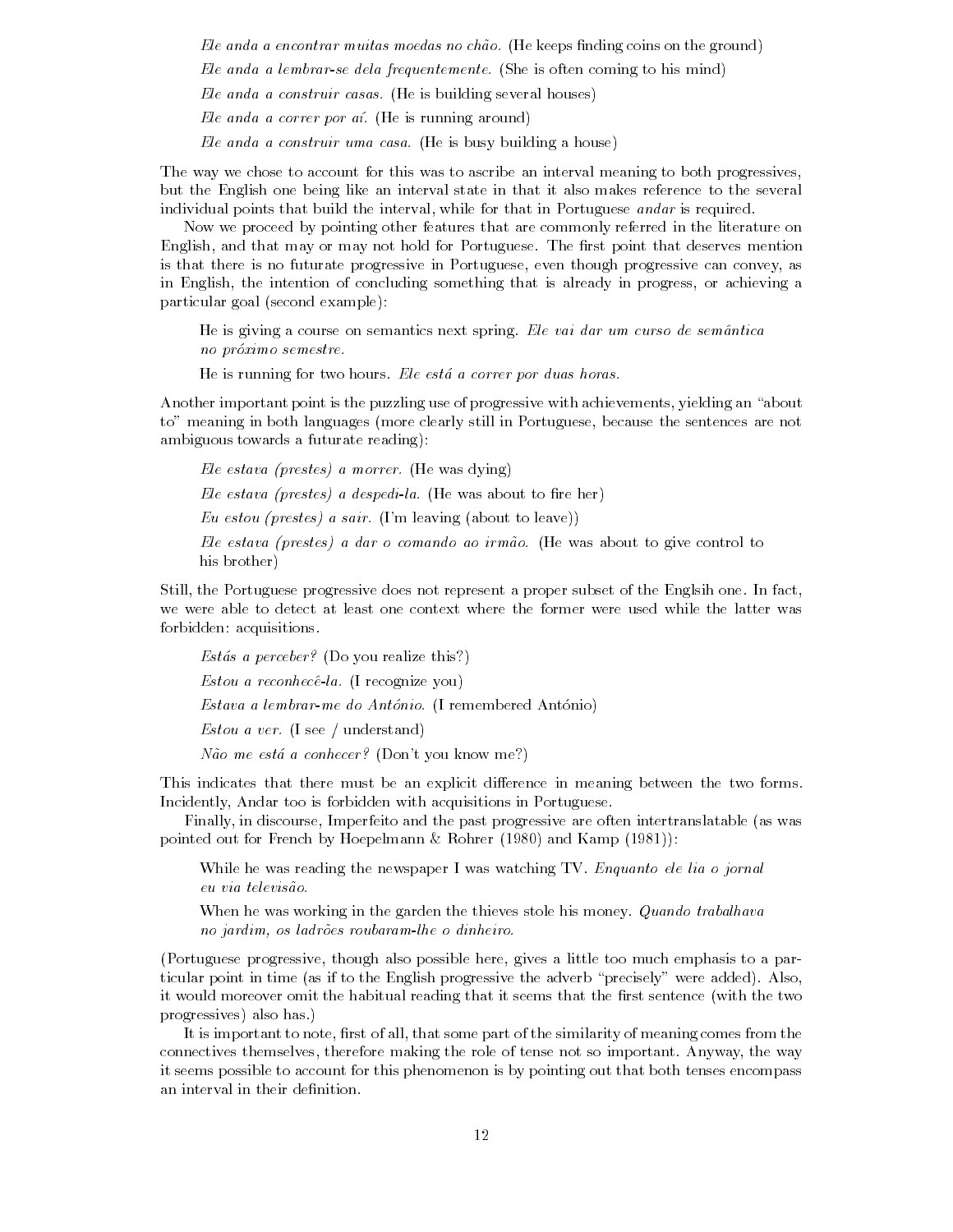#### Perfeito progressivo

An interesting feature of Portuguese- already mentioned above in connection with the Perfeito Imperfeito distinction is that these two tenses in connection with the progressive bring out a adistinction that is not clear in English-progressive clear interval described by the progressive co is over or not (cf. Mittwoch (1988) for a detailed discussion of this problem):

Ela estava a nadar. (She was (in the process of) swimming)

Ela esteve a nadar She was swimming for a while- but is no longer

For activities or interval states what was described holds clearly no longer If- on the other hand- Perfeito Progressivo is aplied to an accomplishment- people are led to infer that it was left unnished otherwise Perfeito would have been used While this is often the case- it is not required that the accomplishment as a whole had not been finished some later time:

Ele há dois anos esteve a construir uma casa na Suiça, e foi lá que a conheceu. Two years ago he was building a house in Switzerland- and it was there that they met

Ele esteve a construir uma casa no Natal n ao sei se a acabou He was engaged in the building of a house last Christmas- in house last Christmas- in her complete  $\mathbf{r}_1$ 

In the case of achievements-then the progressive means on the vergees on the verge ofof Perfeit Progressivo strongly implies that the result was not obtained, where the speaker is already after a time point where the progressivo is no longer true (and not making a prediction).

The meaning of Perfeito progressivo can thus be described purely compositionally by adding the interval meaning of Progressivo to the statement that whatever was described was not true some time later

### Aspectualizers

Even though progressive is by far the most studied and complex- there are several aspectual properties of other aspectualizers that deserve mention Well present here a subset of Por tuguese aspectualizers and their translations into English- to motivate the formal analysis that will be presented later Estate and Andar have already been mentioned been mentioned been mentioned been mentio

Ela começou a correr às quatro. (She started running at four) Ele continuou a comer. (He resumed / kept eating) Ele continuava a comer. (He kept eating) Ele voltou a fumar. (He went back to smoking) Ele tornou a cair. (He fell down again).

Itr is interesting to note that Continuar passes the test for acquisitions- namely- it either means the resuming of a process shortly after its interruption or the simple going on of that process

In what follows- we will propose to give a separate formalization of the aspectualizer verb and of the preposition plus innitive complex that it requires To motivate it- let us note thatin Portuguese- A!innitivo occurs as a separate constituent in sentences like

A atravessar a rua ja varias pessoas foram feridas Crossing the street- many people have already been injured

Ele vai para a escola a cantar. (he walks to the school singing)

It is important to indicate that this is not (at least totally) equivalent to the English gerund, since there is a Portuguese gerund which translates many English equivalents

Sendo professor tens direito a bilhetes gratis Being a teacher- you are entitled to free tickets

Retorquiu rindo He answered- laughing

More rarely- we can also spot DE!innitivo stand alone occurrences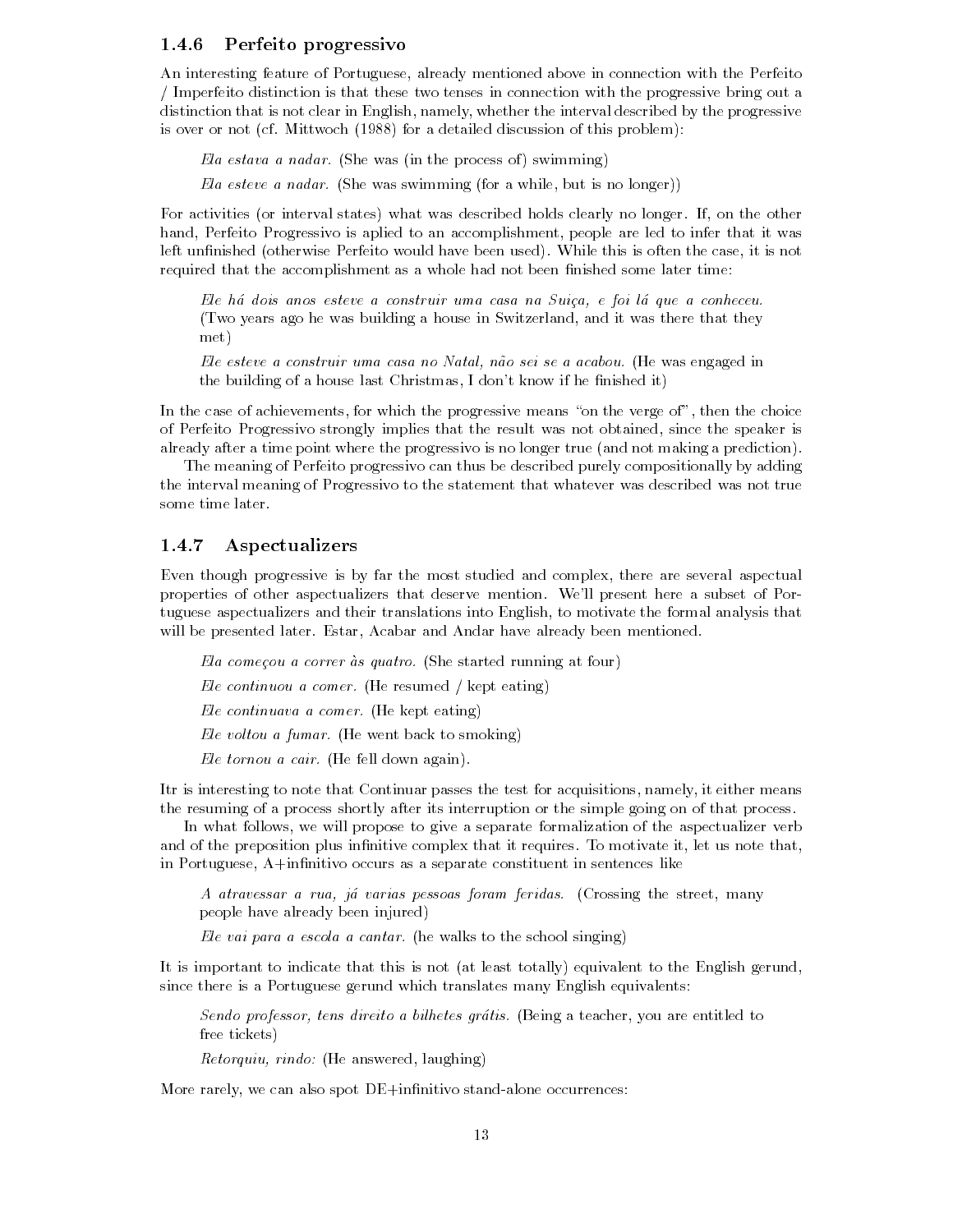De tanto roubar foi condenado a trinta anos de pris ao Having stolen so much he was convicted to thirty years in prison

De estar na praia tanto tempo ela -cou gravemente queimada Having been so long in the beach she became heavily burned)

Tinha as pernas tortas de montar a cavalo em crianca He had bent legs from horse riding in his childhood)

Finally- another argument is the fact that in Portuguese temporal adverbials can freely occur between the aspectualizers and A or DE!innitivo forms- and thus semantics agrees with syntax

Acabei ontem a noite de arrumar o sot ao I nished last night cleaning my cellar

#### Temporal prepositions

#### For

Moens 
 claims that for in English has two unrelated meanings- namely by pointing out different translations into French and German.

We start by stating that those two meanings differ in Portuguese only when the duration talked about includes the present moment-present moment-wise-university that allows prepositions that the two supposed to translate its two meanings- namely durante and por

He left for ten minutes but he is back again. Saiu durante/por dez minutos mas já está de volta.

He left for ten minutes. He'll be back soon. Saiu por dez minutos. Deve estar a  $voltar.<sup>15</sup>$ 

. Seems that during the situation from its start of the situation in the situation from its start Thussomething can be asserted after the start of a starting with por-position with the end of that interval with durante The simple past index can only match the beginning of the event- so English does not require this distinction- while Perfeito- requiring that something is not true after having been true cannot accept as a valid argument something that has not yet stopped to be true-, where the used if the period if the period if the period was not properly terminated was not be u

A similar situation to that with for can be found looking into the future- namely in connec tion with English **in** Let

#### Durante

Actually- it is interesting to notice that durante translates during as well

Ele trabalhou durante o Ver ao He worked during summer

 $Ele$  trabalhou durante dois anos. (He has worked for two years)

Ele morreu durante a noite. (He died during the night)

It is clear that only after the period described by during can the sentence be evaluated. On the other hand- $\alpha$  describes and interval and not the note that the notice there are not seem. to matters for Portuguese in the denimities in durantee Portuguese for this postulate two two partially different submeanings.

Até renders both until and some cases of by.

He worked until five. Ele trabalhou até às cinco.

He bought everything by five. Ele comprou tudo até às cinco.

He had bought the shoes by five. Ele tinha comprado os sapatos às cinco.

 $Dy$  seven he was alleauy working. As sete ele ja estava a trabalhar.

He arrived at seven. Ele cheqou às sete.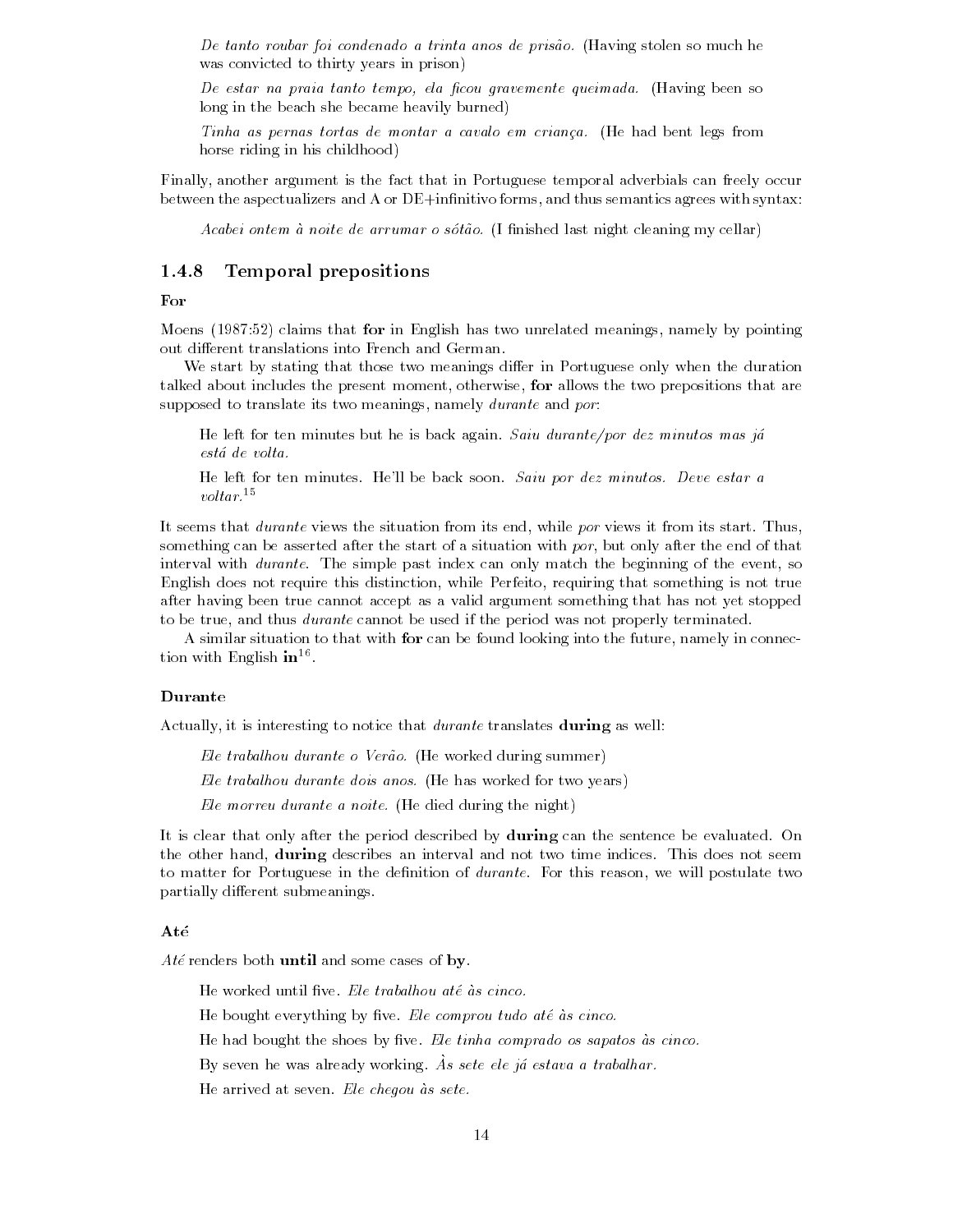Both until and by indicate that something occurred before their argument- continuously for until-discrete for by-we need the rst to match the rst to match the rst to match the actual to match the actual happening-to-contain its argument to contain its argument of the second to contain its argument of the second t

Ate seems to be not particular about continuity or discreteness- provided there is something that held and stopped to hold So it matches until in meaning- and also by when what happens has no implication of continuing If it continues- then ate can no longer be used as a translation of by

Then a- indicating simply a pointwise temporal location- is the right choice- corresponding to the English at

#### From to

Finally- the Portuguese equivalent to fromto is allowed to pick a whole accomplishment sig nalling its beginning and end) contrarily to English:

Ele construíu a casa de Agosto a Dezembro. (\*He built the house from August to December) (It took him the time from August to December to build the house)

Ele esteve a construir a casa de Agosto a Dezembro. (He was building the house from August to December

Ele correu das quatro às cinco. (He ran from four to five)

It is clear that fromto and dea have to be given a joint meaning- since they cannot occur alone (with the kind of arguments they have here) neither in English nor in Portuguese. Moreover, in neither of the two languages they should be confused with **between-and** (entre-e) which simply specify bounds

in English-it seems it suit an activity and not mention its activity and not mention its accomplishment. It is interesting to see that there are several prepositions in English that make this distinctionwhich goes under the above goes the above the above during that where  $\mu$  also the above that the seed the explanation is that Perfeito- contrarily to past simple- already gives the information that is necessary-that whatever is being described in the control of the control of the control of the control of the c

#### Temporal connectives

Moens & Steedman (1988) argue extensively for a not primarily temporal meaning of when, proposing a contingency sense instead However- similar facts have been acknowledged for several connections see for instance McCawley and p-matrix and p-matrix and p-matrix and p-matrix and p-matrix and p-matrix and p-matrix and p-matrix and p-matrix and p-matrix and p-matrix and p-matrix and p-matrix and p-m p
- explained on pragmatic terms Moreover- the argument of non transitivity- which plays a central part in their argument- applies equally well to every non temporal wh clauses Therefore- we will maintain that temporal conjunctions have a primarily temporal meaning as Heinamaki  does As a simple argument- let us draw the attention to their analogous behavior to other more uncontroversial temporal devices- already noted in Dowty 

She ran when he left. She ran at 4.

when he she is a sheet that is a sheet of the sheet of the sheet of the sheet of the sheet of the sheet of the

While after the verb they are ambiguous between an inchoative reading and a durative one, before the verb they seem to only have the first interpretation.

#### Quando

We start by describing the behavior of Quando clauses Quando translates when specifying their tense First of all- and contrarily to its behavior in main clauses where it requires a sentence quantier if the aspectual class is an achievement- Imperfeito is totally correct in a Quando clause- irrespective of the aspectual class of its main verb

Ele dava o livro ao irm ao quando o encontrei He was giving the book to his brother when I met him

Ele dava o livro ao irm ao quando o encontrava He would give the book to his brother when he met him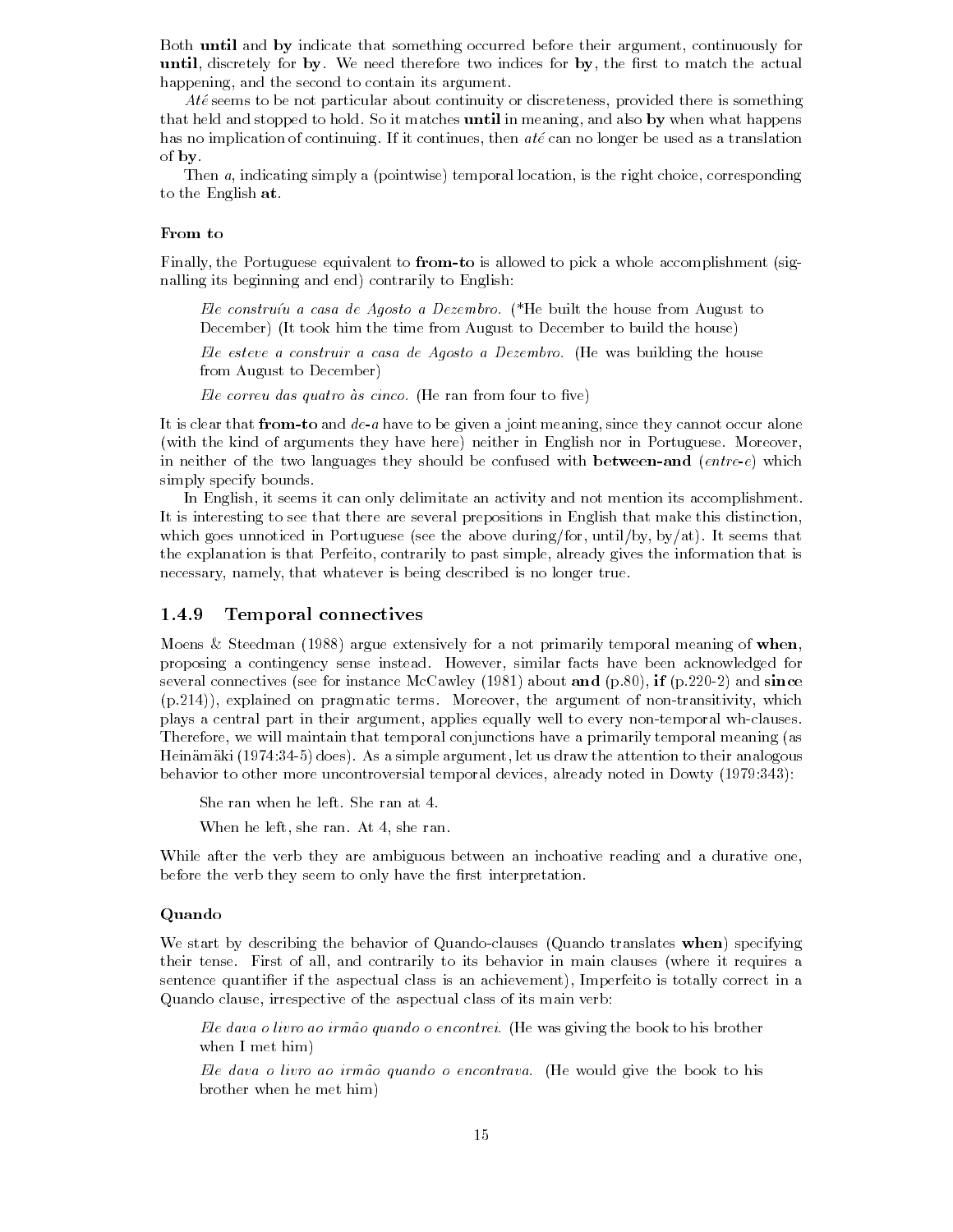Ele lembravase do irm ao quando o encontrei He remembered property his brother when I met him

This fact falls out trivially if we assume that Quando clauses presuppose an interval- which is then described by the interval of Imperial of Imperial of Imperial of Imperial of Imperial of Imperial of Imperial of Imperial of Imperial of Imperial of Imperial of Imperial of Imperial of Imperial of Imperial of Imperial match that one- and no quantier is required to makeavalid assertion out of an interval

If the main clause is in Imperfeito- it always establishes a property between the two times referenced in the two clauses sort of intensional universal quantication- as was illustrated above check the examples on Section at the example of the Contentral or Perfection and particular time to the whole statement is the verb aspectual class is achievement class is achievement of a state through it simply describes an interval where that property holds

On the class hand-off classes and Quandoms clauses always yields a delivery from point- pointselects unambiguously the achievement part of a complex aspectual class

Quando ela construiu a casa, escolheu o melhor arquitecto do país. (When she built ... she chose the best architect of the sheet of the whole country,

Quando ela se lembrou dele ja era tarde When she remembered him- it was already too late

The rst example- with an accomplishment- implies that the house was really built- even though the choice of the architect was prior to that building

, and as was well as well as well in connection with indicate in discourse-  $\alpha$  and  $\alpha$  is a component of the import of a Quando clause depends on the meaning of the Quando connective- albeit in connection with the tense. We won't be discussing the differences between discourse behaviour in the the company and the present our corresponded or the meaning of Quandow and End En quanto/while to make this point clear. (We will take the meanings of the connectives to be equivalent in the two languages, which is clearly and a clearly and contact  $\mu$ 

#### Different assignment of lexical aspectual class

 $\blacksquare$  and so that it is not implicitly denied the implicitly denied the importance of full lexical words as a set of full lexical words as a set of full lexical words as a set of full lexical words as a set of full lexic opposed to grammatical ones- we will point out that apart from individual cases as mentioned in the introduction of assignment of a direction of a distribution of a distribution of a distribution of a distribution of a distribution of a distribution of a distribution of  $\Gamma$ are also full semantic subclasses that are differently treated by the two languages.

The rst case is easily illustrated with the pair meet conhecer- achievement in English and acquisition in Portuguese

 $Conheci-<sub>o</sub>em Angola. (I met him in Angola.)$ 

 $Já se conhecem?$  (Have you met before?)

Note that conhecer is an acquisition since it is used both to denote the getting to know- and the resulting state (as the use of the present tense in the second sentence demonstrates). On the other hand- meet is an achievement- since it is used in the present perfect- and cant be used in the present

The second case we will mention here is a subclass of acquisitions: verbs that indicate position- and that have a particle in English to denote the achievement proper- while generally requiring the progressive to describe the resulting position (to be distinguished from the action of start of that position sit- states are the stand-them according to the states of the considerations of the in English- but they are a little special because their result state generally appears in the progressive- and because of the use of the use of the particles situation is decoded up- and provided the stand still and mainly for mainly positions, and simple form is also used the simple form is also in

The statue stands in the square.

He didnt do anything- he just sat there

In Portuguese- the state resulting from acquiring a new position is spelled out by a di erent device-therefore-therefore-therefore-the-actual theory-the-actual theory-the-actual the-actual the-actual theresulting state is unambiguosly expressed by a periphrastic form such as "to be seated":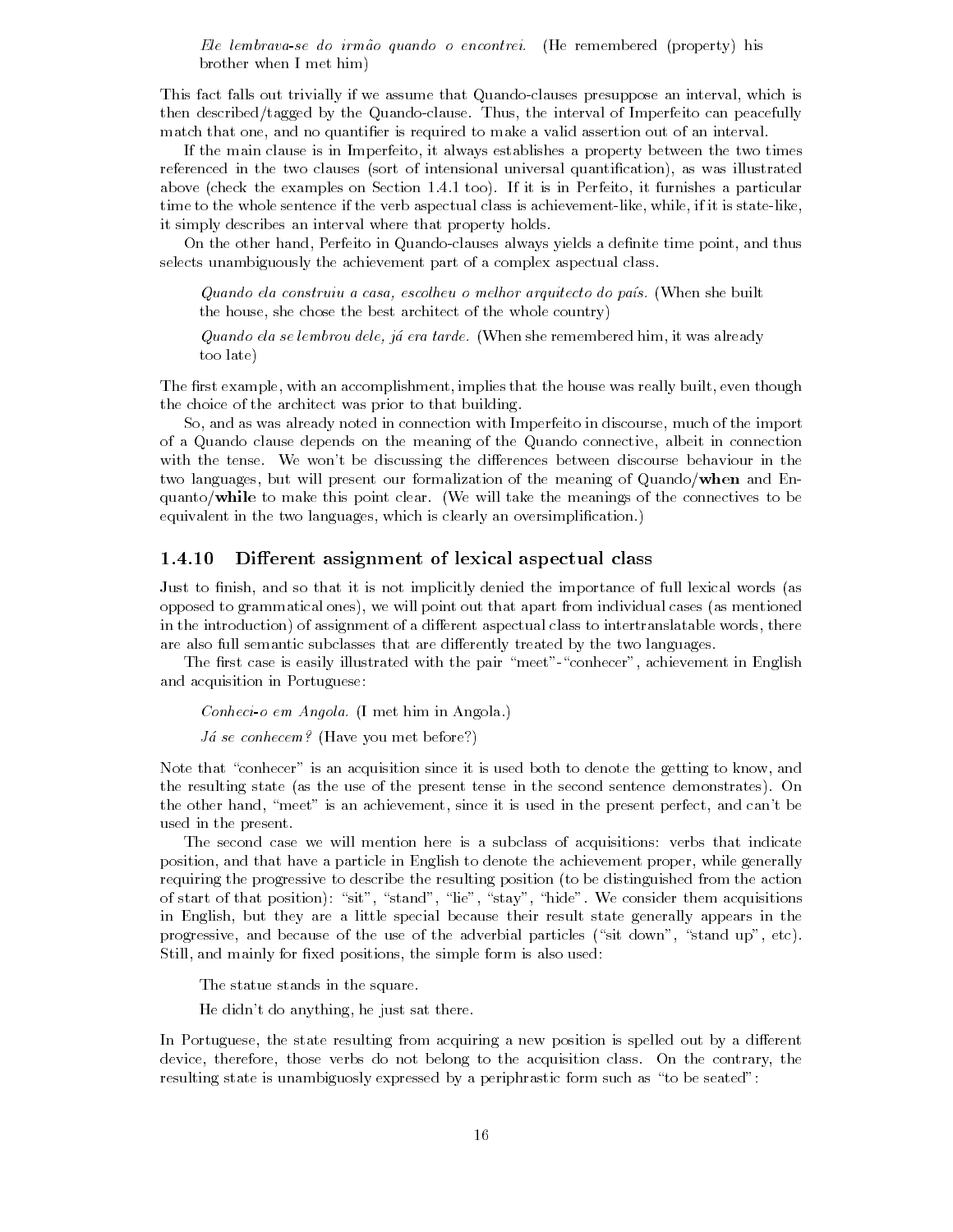Ele estava deitado na cama / sentado num banco. (He was lying in bed / sitting on a bench

Ele estava escondido nos arbustos. (He was hiding/hidden in the bushes)

Ele estava montado num cavalo de pau. (He was riding a wooden horse)

This is just an example of the wide diversity that appears to one when trying to compare and mandle-instance-for the translation-translation-translation-translation-

# Acknowledgements

The author held a grant from the Finnish Ministry of Education that allowed this paper to be written. She also thanks IBM Portugal for the general support of her studies.

with Lauri Carlsons supervision-lengthy discussion-lengthy discussion-lengthy discussion-lengthy discussion-len never have been written

Thanks also to Jan Engh and Carla Fernandes for commenting on several previous versions

## Notes

If we get an activity-the activity-the activity-the activity-the-still made of individual made of individual ma vidual accomplishments

He builds a house very often

He builds houses

He never builds houses.

This is paralell to NP quantification: whatever you do to the word "flock" it does not lose its initially plural meaning (see "I have one/two/many flock(s)").

- we start by using the terminology of Vendler  $\mathcal{A}$  and the shall density means  $\mathcal{A}$ formally in the next section. Examples of Portuguese/English elements of those classes are also available in the following notes
- pertencerbelong- saberknow- possuirown- serbe- estarbe- existirexist- gostarlikeparecer seresemble
- ar crescergrow-lerread-crescergrow-lerread-lerread-lerread-lerread-crescergrow-lerread-crescergrow-lerreadtar/listen.
- sairleave-ganharwin-ganharwin-ganharwin-ganharwin-ganharwin-ganharwin-ganharwin-ganharwin-ganharwinse jiere alle verseerde van door de sit door de gewone van de gewone van de gewone van de gewone van de gewone
- es construir weer ensing within an original political construir construir under the table- of the tableer des , desenhar um comercial, deux un comerciale comercial a circle-atomic comercial comercial comercial com
- verseer, saber de algebraren about en een deknowe about de algebrare algebraren about perceberren about en e conhecer meet and contact the standard contact of the standard contact of the standard contact of the standard
- e-doerhurtintriëlijk is doerhuid van de kommen van de kommen van de kommen van de kommen van de kommen van de
- or control percent in englished all physical perceptions of the complete verbswith prepositional objects and psychological control collection states and achievements are both states and For Finnish- Heinamaki reads

Many- if not all cognitive verbs and perception verbs- can both have the achieve of the state presented that the state the state the state that the state the state of the state of the achieve ment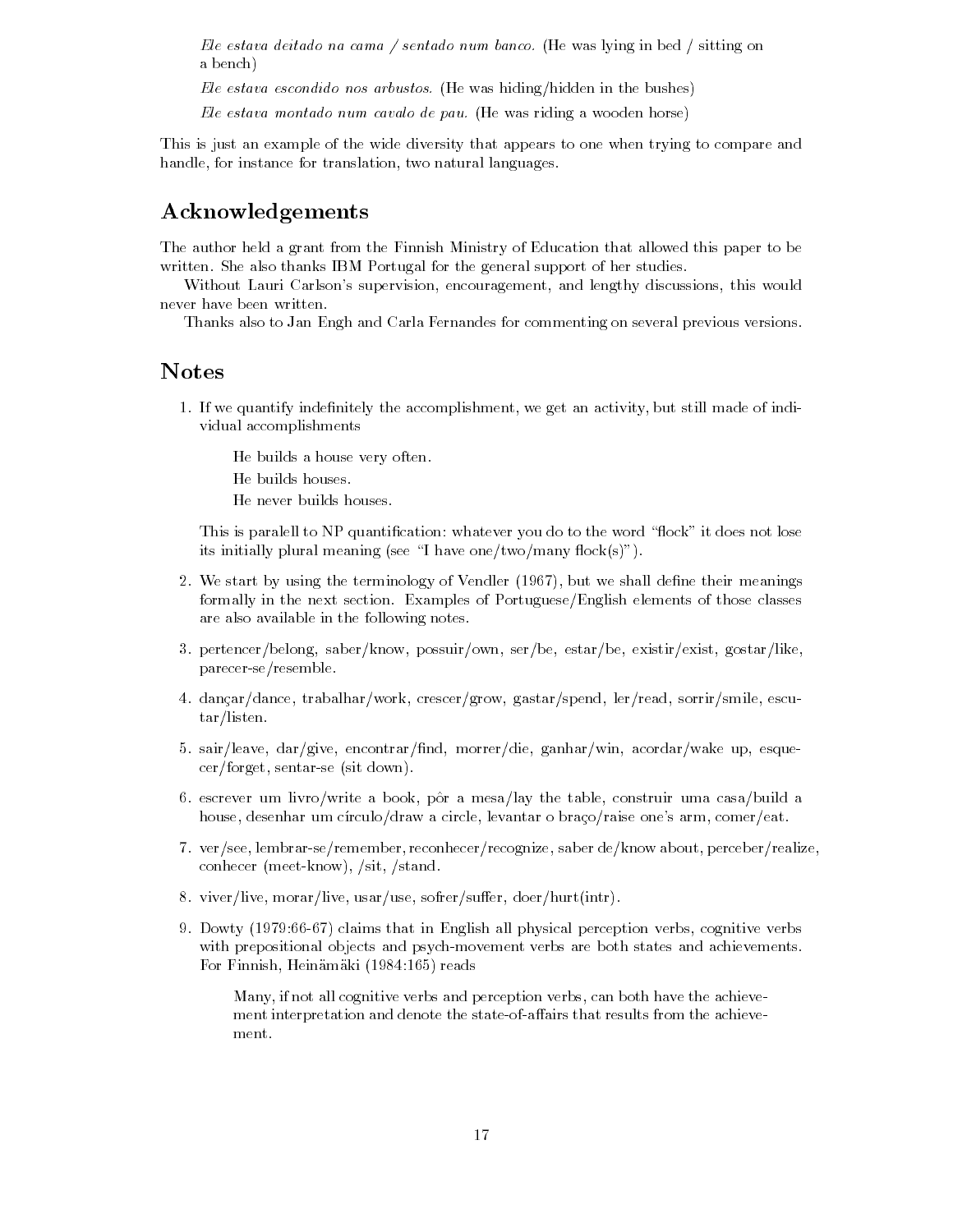This is clearly the case for verbs of movement or verbs referring directly to perception hear- smell- watch The function of progressive is intimately connected to an interval at which the state holds- resulting thus unnecessary and thus deviant to use it for states that do not require more than one instant to be perceived. In the examples below, the starred ones are connected to sight- which is instantaneous

\* The traffic light is being red. The traffic light is beeping. \* She is being beautiful. She is being slow

. It is a complete that the vertex  $\mathcal{L}_{\mathcal{A}}$  is the contract  $\mathcal{L}_{\mathcal{A}}$  is a contract that the contract of are more connected with temporal aspected with temporal aspected with temporal aspect it is precisely where agenticity criteria  $\rho$  and  $\rho$  the role of the role of the role of the role of the role of duration of perception shows more clearly

The stone is rolling down The leaves are turning brown The machine is making noise

In fact- Verkuyl remarks that- although Dowty extends Vendlers system by distinguishing agentive from non agentive classes- it is not clear how non agentive Activities and agentive States should be represented

- 11. Some people seem to have this opinion: Heinamaki  $(1974.9)$  states that "the difference between statives and activities does not concern their temporal properties
- 12. Simple properties (with no relation whatsoever with time) seem to be actually most of the time expressed at least in the languages we considered by adjectival phrases- thus falling outside the scope of the TA system However- those constructions also receive tense in the copulative verb with which they occur- there being moreover proper verbal states other than copular verbs- as was was executed in a previous note.
- It should be noted that it is not an easy matter to distinguish between these two tenses for achievement like verbs- as the full discussion in McCoard illustrates see for instance p.59).
- actually-this last part is the initial accomplishment is still and the initial accomplishment is the compli easily be checked by comparing "he was finishing laying the table when the telephone rang" with "he finished laying the table at four sharp".
- It should be noted that the verb sair is special in that it accepts the two interpretations stative and achievement in Portuguese- and that was why it was chosen as example However- what has been said about the opposition durantepor is general
- Depending on their overlap with present or not- sentences with in adverbials get trans lated into em or dentro de

The train arrives in ten minutes (from now). O comboio chega dentro de dez minutos

The train arrives in ten minutes to Benfica. O comboio chega em dez minutos a Ben-Stein and the Stein and the Stein and the Stein and the Stein and the Stein and the Stein and the Stein

we are the meaning of simple present here  $\mathbf{q}$  .